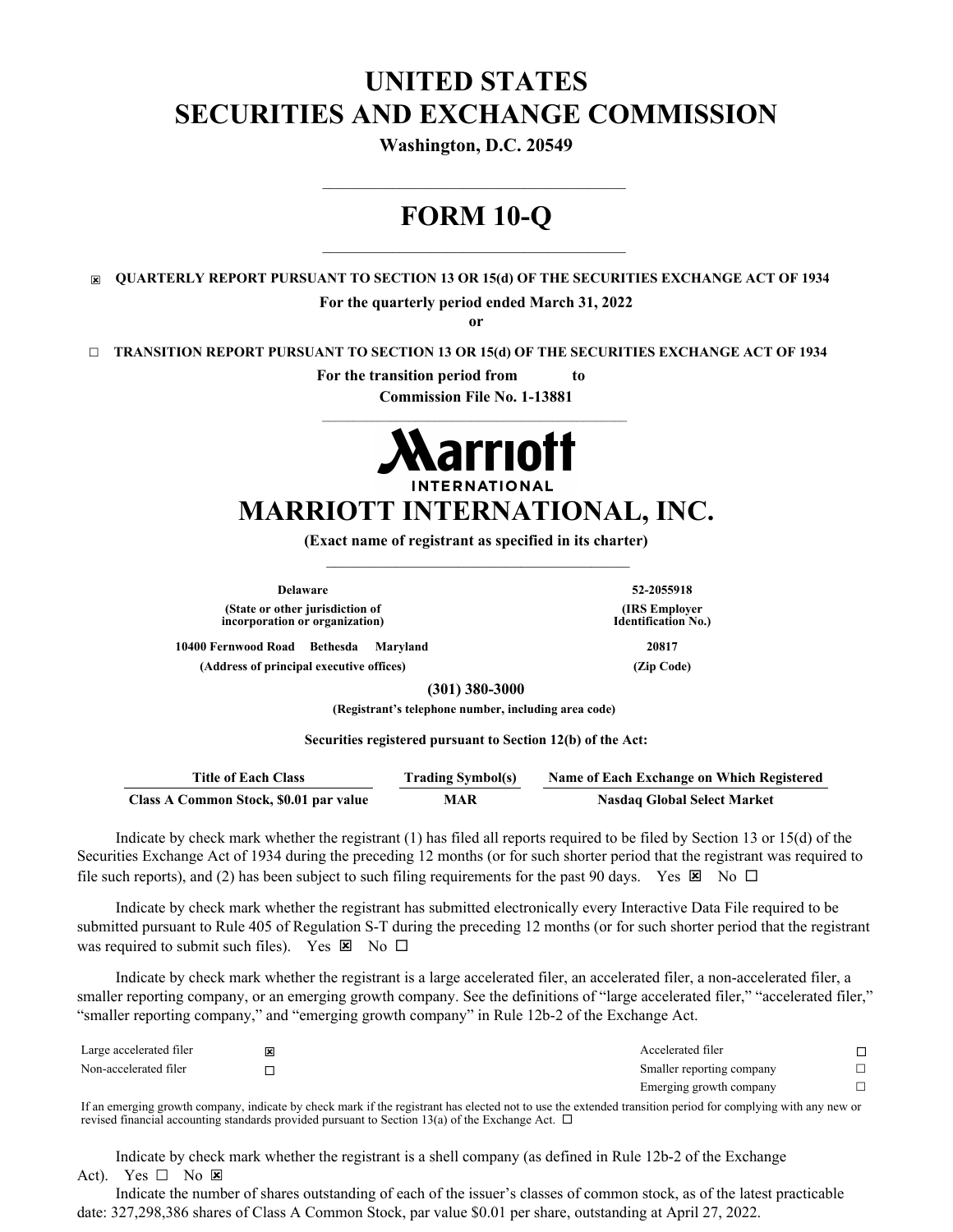## **MARRIOTT INTERNATIONAL, INC. FORM 10-Q TABLE OF CONTENTS**

|            |                                                                                       | Page No.       |
|------------|---------------------------------------------------------------------------------------|----------------|
| Part I.    | Financial Information (Unaudited):                                                    |                |
| Item $1$ . | <b>Financial Statements</b>                                                           |                |
|            | Condensed Consolidated Statements of Income (Loss)                                    | 3              |
|            | Condensed Consolidated Statements of Comprehensive Income (Loss)                      | $\overline{4}$ |
|            | Condensed Consolidated Balance Sheets                                                 | 5              |
|            | Condensed Consolidated Statements of Cash Flows                                       | 6              |
|            | Notes to Condensed Consolidated Financial Statements                                  | 7              |
| Item $21$  | Management's Discussion and Analysis of Financial Condition and Results of Operations | 15             |
|            | Cautionary Statement                                                                  | 15             |
| Item 3.    | Quantitative and Qualitative Disclosures About Market Risk                            | 22             |
| Item 4.    | Controls and Procedures                                                               | 23             |
| Part II.   | Other Information:                                                                    |                |
| Item 1.    | Legal Proceedings                                                                     | 24             |
| Item 1A.   | <b>Risk Factors</b>                                                                   | 24             |
| Item 2.    | Unregistered Sales of Equity Securities and Use of Proceeds                           | 24             |
| Item 5.    | Other Information                                                                     | 25             |
| Item 6.    | Exhibits                                                                              | 26             |
|            | Signature                                                                             | 27             |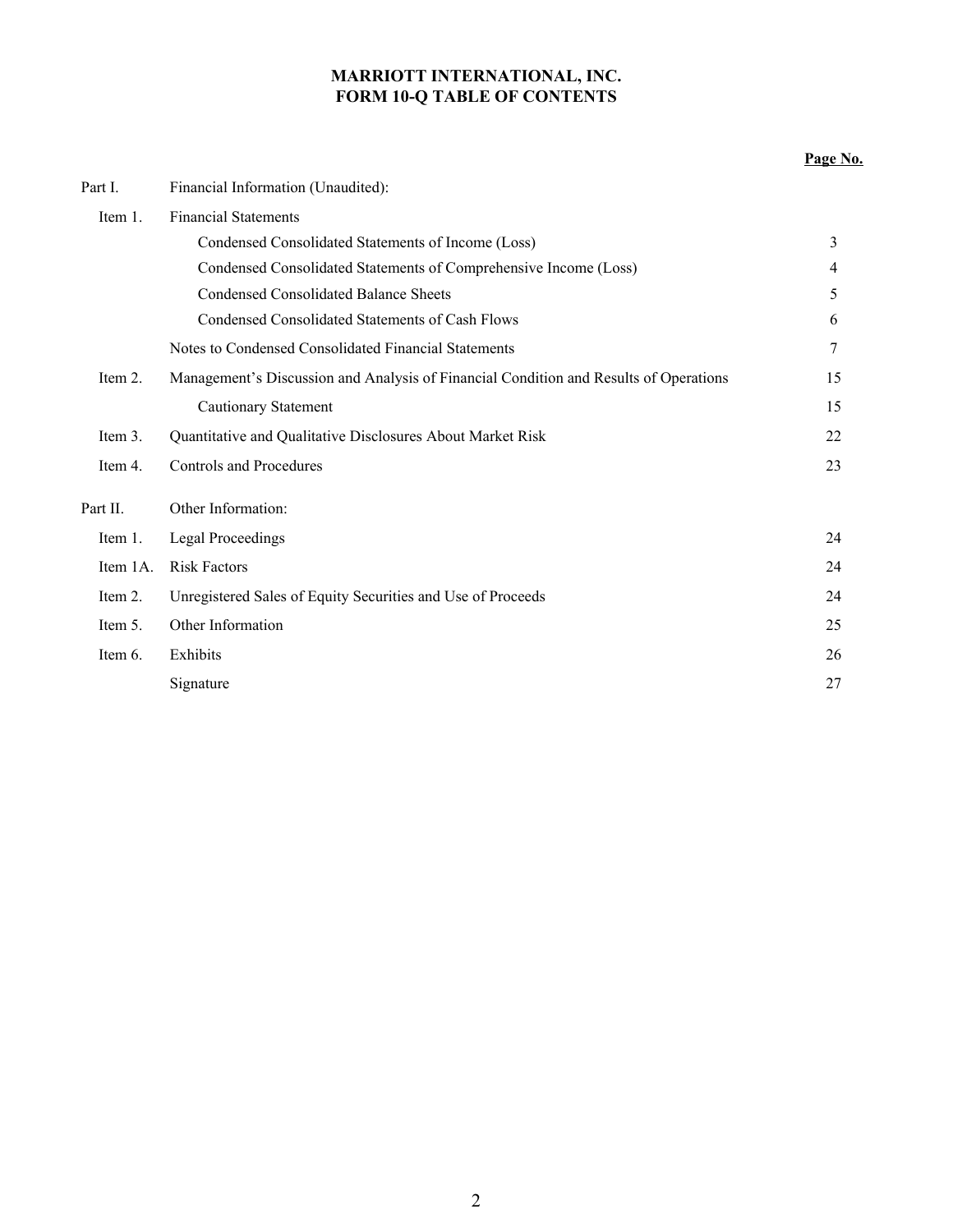## **PART I – FINANCIAL INFORMATION**

## **Item 1***. Financial Statements*

## **MARRIOTT INTERNATIONAL, INC. CONDENSED CONSOLIDATED STATEMENTS OF INCOME (LOSS)**

(\$ in millions, except per share amounts)

(Unaudited)

|                                                  |               | <b>Three Months Ended</b> |               |                |  |
|--------------------------------------------------|---------------|---------------------------|---------------|----------------|--|
|                                                  |               | March 31, 2022            |               | March 31, 2021 |  |
| <b>REVENUES</b>                                  |               |                           |               |                |  |
| Base management fees                             | \$            | 213                       | \$            | 106            |  |
| Franchise fees                                   |               | 500                       |               | 306            |  |
| Incentive management fees                        |               | 102                       |               | 33             |  |
| Gross fee revenues                               |               | 815                       |               | 445            |  |
| Contract investment amortization                 |               | (24)                      |               | (17)           |  |
| Net fee revenues                                 |               | 791                       |               | 428            |  |
| Owned, leased, and other revenue                 |               | 262                       |               | 108            |  |
| Cost reimbursement revenue                       |               | 3,146                     |               | 1,780          |  |
|                                                  |               | 4,199                     |               | 2,316          |  |
| <b>OPERATING COSTS AND EXPENSES</b>              |               |                           |               |                |  |
| Owned, leased, and other-direct                  |               | 197                       |               | 135            |  |
| Depreciation, amortization, and other            |               | 48                        |               | 52             |  |
| General, administrative, and other               |               | 208                       |               | 211            |  |
| Restructuring, merger-related charges, and other |               | 9                         |               | $\mathbf{1}$   |  |
| Reimbursed expenses                              |               | 3,179                     |               | 1,833          |  |
|                                                  |               | 3,641                     |               | 2,232          |  |
| <b>OPERATING INCOME</b>                          |               | 558                       |               | 84             |  |
| Gains and other income, net                      |               | $\overline{4}$            |               | $\mathbf{1}$   |  |
| Interest expense                                 |               | (93)                      |               | (107)          |  |
| Interest income                                  |               | 5                         |               | $\overline{7}$ |  |
| Equity in earnings (losses)                      |               | 2                         |               | (12)           |  |
| <b>INCOME (LOSS) BEFORE INCOME TAXES</b>         |               | 476                       |               | (27)           |  |
| (Provision) benefit for income taxes             |               | (99)                      |               | 16             |  |
| <b>NET INCOME (LOSS)</b>                         | $\mathcal{S}$ | 377                       | $\mathcal{S}$ | (11)           |  |
| <b>EARNINGS (LOSS) PER SHARE</b>                 |               |                           |               |                |  |
| Earnings (loss) per share - basic                | \$            | 1.15                      | <sup>\$</sup> | (0.03)         |  |
| Earnings (loss) per share - diluted              | \$            | 1.14                      | \$            | (0.03)         |  |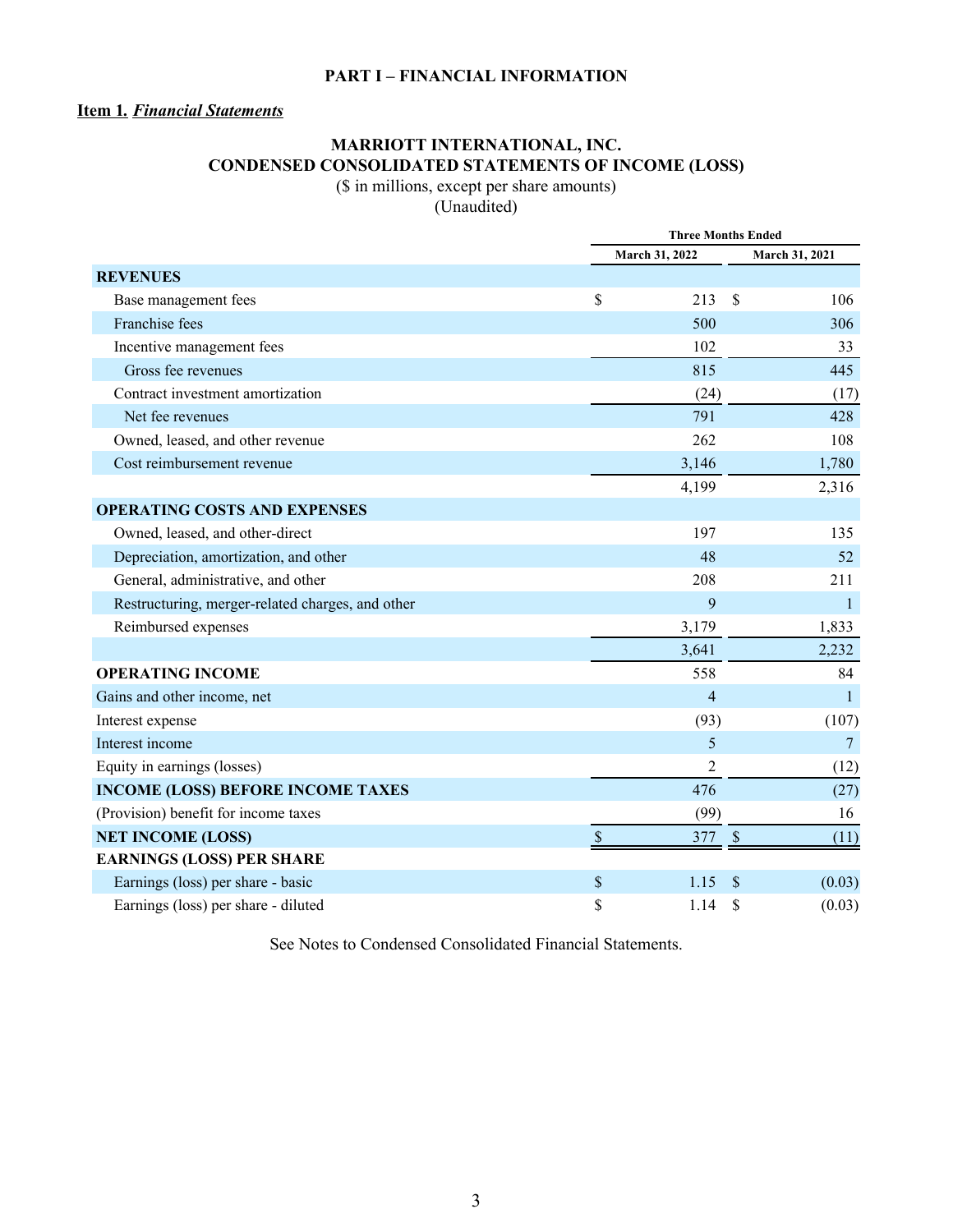## **MARRIOTT INTERNATIONAL, INC. CONDENSED CONSOLIDATED STATEMENTS OF COMPREHENSIVE INCOME (LOSS)** (\$ in millions)

(Unaudited)

|                                                     | <b>Three Months Ended</b> |  |                |  |  |
|-----------------------------------------------------|---------------------------|--|----------------|--|--|
|                                                     | <b>March 31, 2022</b>     |  | March 31, 2021 |  |  |
| Net income (loss)                                   |                           |  | (11)           |  |  |
| Other comprehensive income (loss):                  |                           |  |                |  |  |
| Foreign currency translation adjustments            | 14                        |  | (155)          |  |  |
| Other adjustments, net of tax                       |                           |  |                |  |  |
| Total other comprehensive income (loss), net of tax | 14                        |  | (155)          |  |  |
| Comprehensive income (loss)                         | 391                       |  | (166)          |  |  |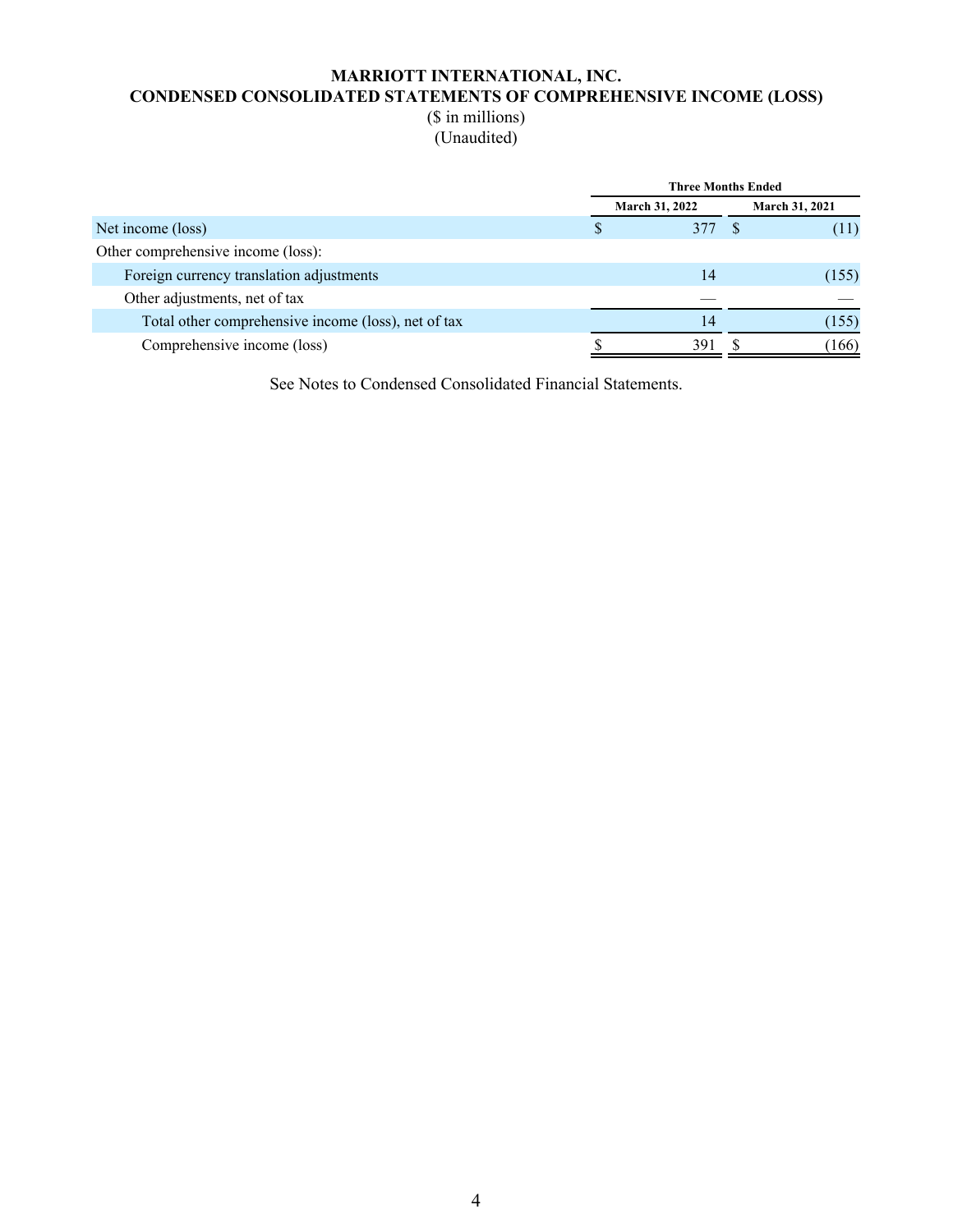## **MARRIOTT INTERNATIONAL, INC. CONDENSED CONSOLIDATED BALANCE SHEETS**

(\$ in millions)

|                                             |                           | (Unaudited)<br>March 31,<br>December 31, |               |           |
|---------------------------------------------|---------------------------|------------------------------------------|---------------|-----------|
|                                             |                           | 2022                                     |               | 2021      |
| <b>ASSETS</b>                               |                           |                                          |               |           |
| Current assets                              |                           |                                          |               |           |
| Cash and equivalents                        | $\$$                      | 1,042                                    | $\mathcal{S}$ | 1,393     |
| Accounts and notes receivable, net          |                           | 2,112                                    |               | 1,982     |
| Prepaid expenses and other                  |                           | 264                                      |               | 251       |
|                                             |                           | 3,418                                    |               | 3,626     |
| Property and equipment, net                 |                           | 1,531                                    |               | 1,503     |
| Intangible assets                           |                           |                                          |               |           |
| <b>Brands</b>                               |                           | 5,974                                    |               | 5,979     |
| Contract acquisition costs and other        |                           | 2,917                                    |               | 2,947     |
| Goodwill                                    |                           | 9,069                                    |               | 9,073     |
|                                             |                           | 17,960                                   |               | 17,999    |
| Equity method investments                   |                           | 361                                      |               | 387       |
| Notes receivable, net                       |                           | 141                                      |               | 144       |
| Deferred tax assets                         |                           | 228                                      |               | 228       |
| Operating lease assets                      |                           | 1,024                                    |               | 1,062     |
| Other noncurrent assets                     |                           | 575                                      |               | 604       |
|                                             | \$                        | 25,238                                   | \$            | 25,553    |
| <b>LIABILITIES AND STOCKHOLDERS' EQUITY</b> |                           |                                          |               |           |
| Current liabilities                         |                           |                                          |               |           |
| Current portion of long-term debt           | $\boldsymbol{\mathsf{S}}$ | 731                                      | $\mathsf{\$}$ | 805       |
| Accounts payable                            |                           | 737                                      |               | 726       |
| Accrued payroll and benefits                |                           | 1,052                                    |               | 1,187     |
| Liability for guest loyalty program         |                           | 2,626                                    |               | 2,522     |
| Accrued expenses and other                  |                           | 1,276                                    |               | 1,167     |
|                                             |                           | 6,422                                    |               | 6,407     |
| Long-term debt                              |                           | 8,738                                    |               | 9,333     |
| Liability for guest loyalty program         |                           | 3,963                                    |               | 3,949     |
| Deferred tax liabilities                    |                           | 179                                      |               | 169       |
| Deferred revenue                            |                           | 1,121                                    |               | 1,181     |
| Operating lease liabilities                 |                           | 1,066                                    |               | 1,098     |
| Other noncurrent liabilities                |                           | 1,977                                    |               | 2,002     |
| Stockholders' equity                        |                           |                                          |               |           |
| Class A Common Stock                        |                           | 5                                        |               | 5         |
| Additional paid-in-capital                  |                           | 5,831                                    |               | 5,892     |
| Retained earnings                           |                           | 10,682                                   |               | 10,305    |
| Treasury stock, at cost                     |                           | (14, 418)                                |               | (14, 446) |
| Accumulated other comprehensive loss        |                           | (328)                                    |               | (342)     |
|                                             |                           | 1,772                                    |               | 1,414     |
|                                             | $\mathbb{S}$              | 25,238                                   | \$            | 25,553    |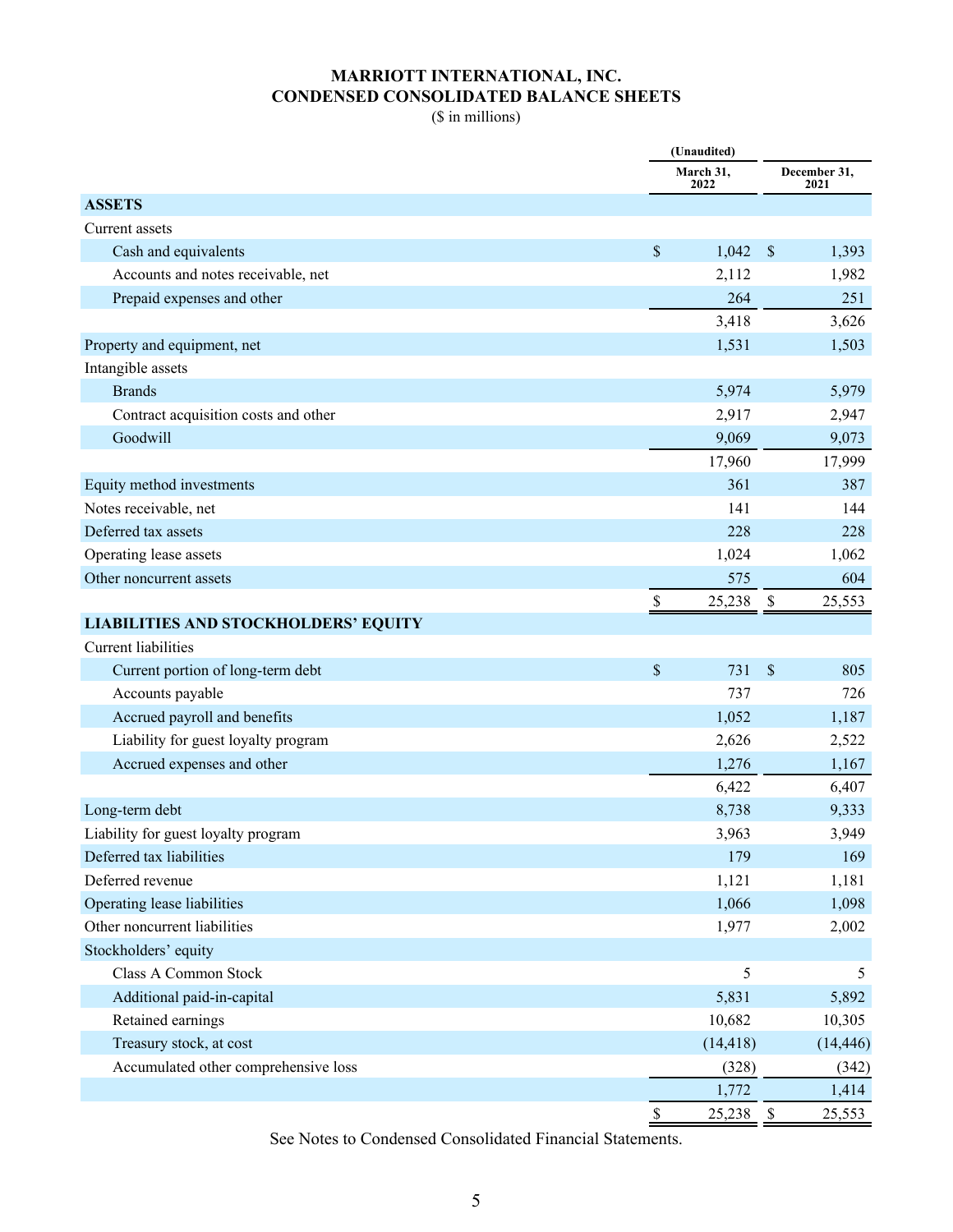## **MARRIOTT INTERNATIONAL, INC. CONDENSED CONSOLIDATED STATEMENTS OF CASH FLOWS** (\$ in millions)

# (Unaudited)

|                                                                                 | <b>Three Months Ended</b> |               |                       |  |
|---------------------------------------------------------------------------------|---------------------------|---------------|-----------------------|--|
|                                                                                 | <b>March 31, 2022</b>     |               | <b>March 31, 2021</b> |  |
| <b>OPERATING ACTIVITIES</b>                                                     |                           |               |                       |  |
| Net income (loss)                                                               | \$<br>377                 | \$            | (11)                  |  |
| Adjustments to reconcile to cash provided by operating activities:              |                           |               |                       |  |
| Depreciation, amortization, and other                                           | 72                        |               | 69                    |  |
| Stock-based compensation                                                        | 44                        |               | 53                    |  |
| Income taxes                                                                    | 61                        |               | (50)                  |  |
| Liability for guest loyalty program                                             | 57                        |               | 74                    |  |
| Contract acquisition costs                                                      | (26)                      |               | (47)                  |  |
| Restructuring, merger-related charges, and other                                | $\overline{7}$            |               | (6)                   |  |
| Working capital changes                                                         | (230)                     |               | (27)                  |  |
| Deferred revenue changes and other                                              | 36                        |               | (28)                  |  |
| Net cash provided by operating activities                                       | 398                       |               | 27                    |  |
| <b>INVESTING ACTIVITIES</b>                                                     |                           |               |                       |  |
| Capital and technology expenditures                                             | (49)                      |               | (30)                  |  |
| Dispositions                                                                    |                           |               | $7\phantom{.0}$       |  |
| Loan advances                                                                   |                           |               | (2)                   |  |
| Loan collections                                                                | 7                         |               | $\overline{3}$        |  |
| Other                                                                           | 19                        |               | (7)                   |  |
| Net cash used in investing activities                                           | (23)                      |               | (29)                  |  |
| <b>FINANCING ACTIVITIES</b>                                                     |                           |               |                       |  |
| Credit Facility, net                                                            | (250)                     |               | (500)                 |  |
| Issuance of long-term debt                                                      |                           |               | 1,089                 |  |
| Repayment of long-term debt                                                     | (401)                     |               | (752)                 |  |
| <b>Issuance of Class A Common Stock</b>                                         |                           |               | 2                     |  |
| Stock-based compensation withholding taxes                                      | (78)                      |               | (82)                  |  |
| Other                                                                           |                           |               | (7)                   |  |
| Net cash used in financing activities                                           | (729)                     |               | (250)                 |  |
| DECREASE IN CASH, CASH EQUIVALENTS, AND RESTRICTED CASH                         | (354)                     |               | (252)                 |  |
| CASH, CASH EQUIVALENTS, AND RESTRICTED CASH, beginning of period <sup>(1)</sup> | 1,421                     |               | 894                   |  |
| CASH, CASH EQUIVALENTS, AND RESTRICTED CASH, end of period <sup>(1)</sup>       | \$<br>1,067               | $\mathcal{S}$ | 642                   |  |

(1) The 2022 amounts include beginning restricted cash of \$28 million at December 31, 2021, and ending restricted cash of \$25 million at March 31, 2022, which we present in the "Prepaid expenses and other" and "Other noncurrent assets" captions of our Balance Sheets.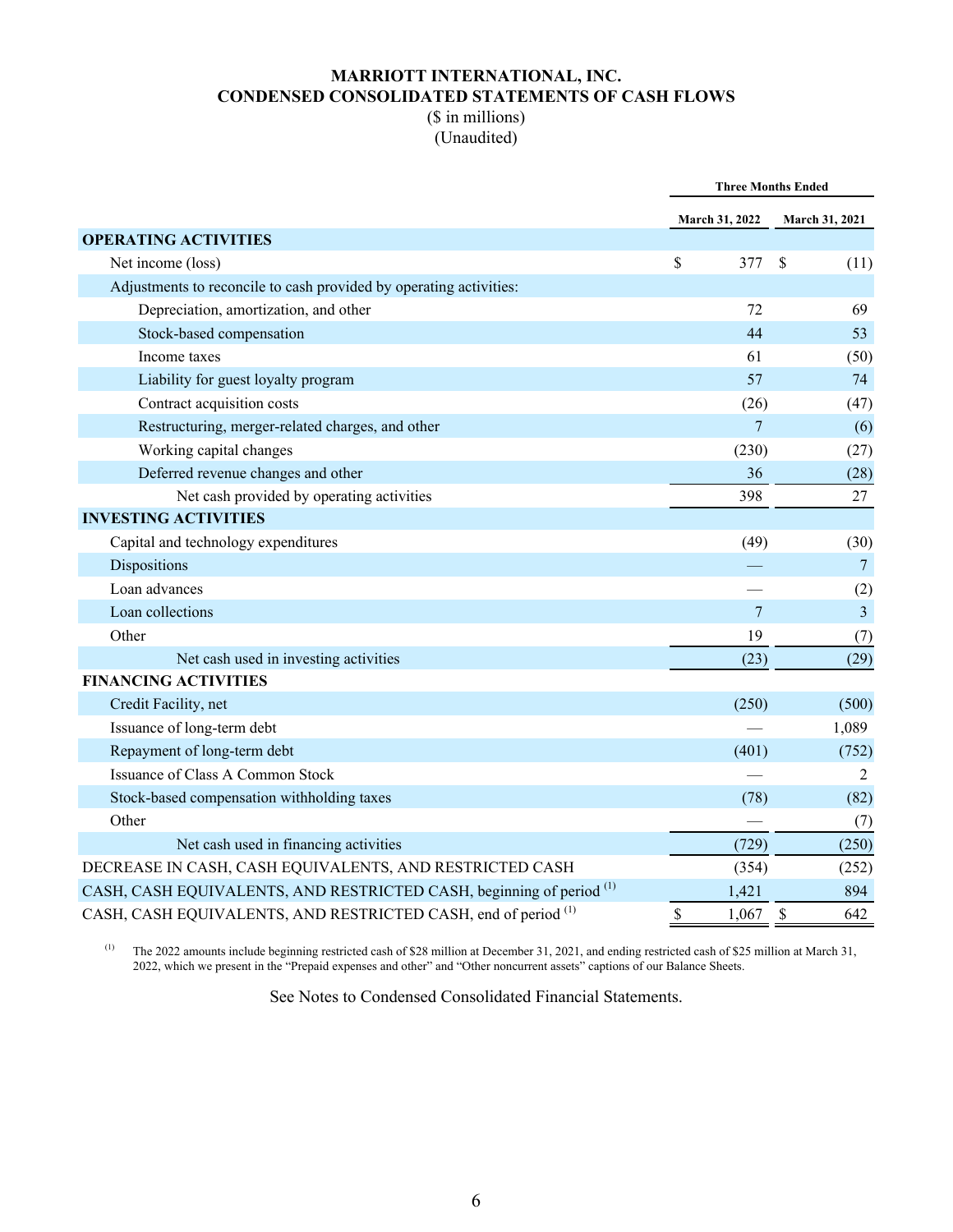## **MARRIOTT INTERNATIONAL, INC. NOTES TO CONDENSED CONSOLIDATED FINANCIAL STATEMENTS**

(Unaudited)

#### **NOTE 1. BASIS OF PRESENTATION**

The condensed consolidated financial statements present the results of operations, financial position, and cash flows of Marriott International, Inc. and subsidiaries (referred to in this report as "we," "us," "Marriott," or the "Company"). In order to make this report easier to read, we also refer throughout to (1) our Condensed Consolidated Financial Statements as our "Financial Statements," (2) our Condensed Consolidated Statements of Income (Loss) as our "Income Statements," (3) our Condensed Consolidated Balance Sheets as our "Balance Sheets," (4) our Condensed Consolidated Statements of Cash Flows as our "Statements of Cash Flows," (5) our properties, brands, or markets in the United States and Canada as "U.S. & Canada," and (6) our properties, brands, or markets in our Caribbean and Latin America, Europe, Middle East and Africa, Greater China, and Asia Pacific excluding China regions, as "International." In addition, references throughout to numbered "Notes" refer to these Notes to Condensed Consolidated Financial Statements, unless otherwise stated.

These Financial Statements have not been audited. We have condensed or omitted certain information and disclosures normally included in financial statements presented in accordance with U.S. generally accepted accounting principles ("GAAP"). The financial statements in this report should be read in conjunction with the consolidated financial statements and notes thereto in our Annual Report on Form 10-K for the fiscal year ended December 31, 2021 ("2021 Form 10-K"). Certain terms not otherwise defined in this Form 10-Q have the meanings specified in our 2021 Form 10-K.

Preparation of financial statements that conform with GAAP requires management to make estimates and assumptions that affect the reported amounts of assets and liabilities as of the date of the financial statements, the reported amounts of revenues and expenses during the reporting periods, and the disclosures of contingent liabilities. The uncertainty created by the coronavirus pandemic and efforts to contain it ("COVID-19") has made such estimates more difficult and subjective. Accordingly, ultimate results could differ from those estimates.

The accompanying Financial Statements reflect all normal and recurring adjustments necessary to present fairly our financial position as of March 31, 2022 and December 31, 2021, the results of our operations for the three months ended March 31, 2022 and March 31, 2021, and cash flows for the three months ended March 31, 2022 and March 31, 2021. Interim results may not be indicative of fiscal year performance because of seasonal and short-term variations, as well as the impact of COVID-19. We have eliminated all material intercompany transactions and balances between entities consolidated in these Financial Statements.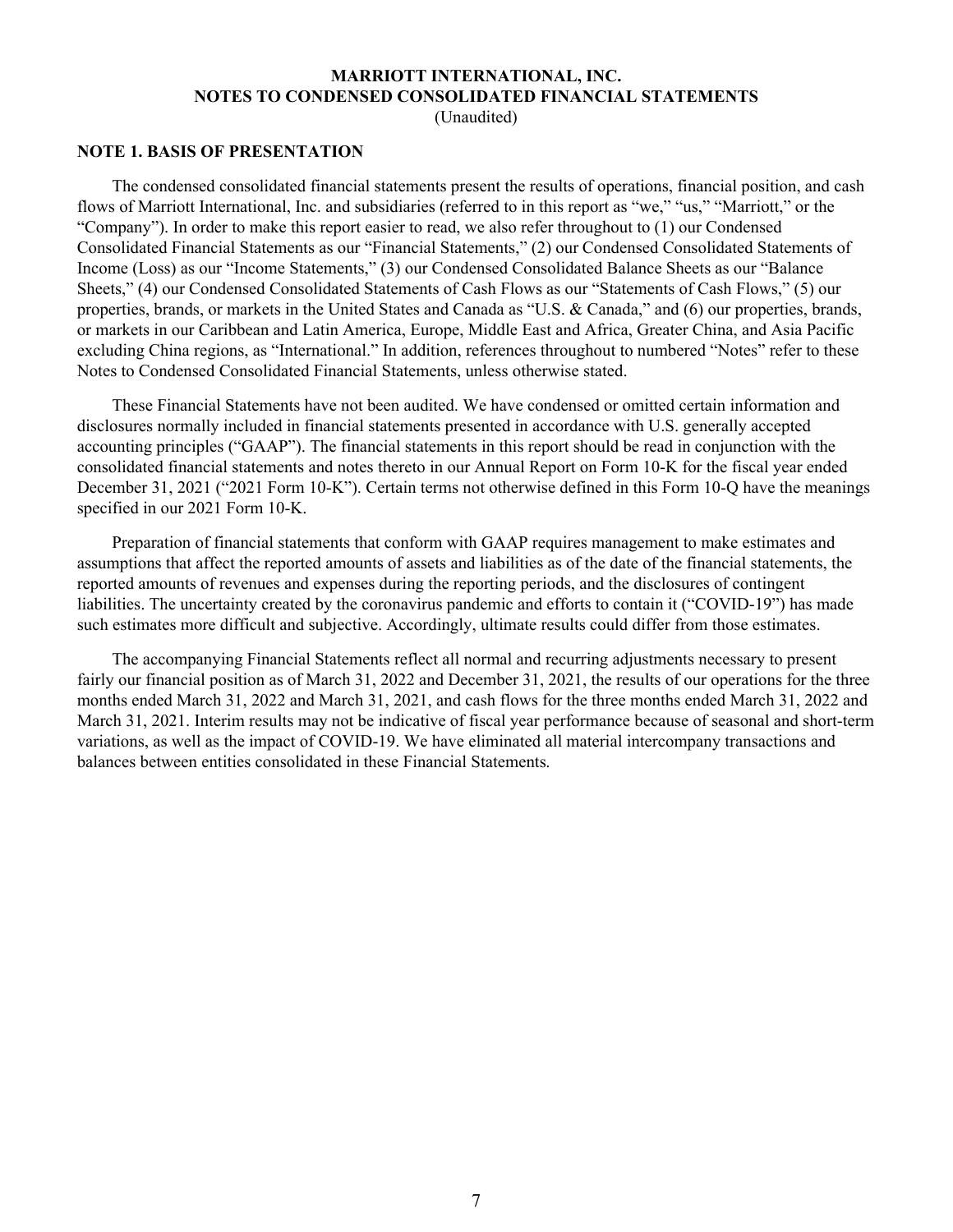## **NOTE 2. EARNINGS PER SHARE**

The table below presents the reconciliation of the earnings and number of shares used in our calculations of basic and diluted earnings per share:

|                                                  |    | <b>Three Months Ended</b> |    |                |
|--------------------------------------------------|----|---------------------------|----|----------------|
| <i>(in millions, except per share amounts)</i>   |    | <b>March 31, 2022</b>     |    | March 31, 2021 |
| <b>Computation of Basic Earnings Per Share</b>   |    |                           |    |                |
| Net income (loss)                                | \$ | 377                       | -S | (11)           |
| Shares for basic earnings per share              |    | 328.3                     |    | 326.7          |
| Basic earnings (loss) per share                  |    | 1.15                      |    | (0.03)         |
| <b>Computation of Diluted Earnings Per Share</b> |    |                           |    |                |
| Net income (loss)                                | S  | 377                       | S  | (11)           |
| Shares for basic earnings per share              |    | 328.3                     |    | 326.7          |
| Effect of dilutive securities                    |    |                           |    |                |
| Stock-based compensation <sup>(1)</sup>          |    | 1.7                       |    |                |
| Shares for diluted earnings per share            |    | 330.0                     |    | 326.7          |
| Diluted earnings (loss) per share                |    | 1.14                      |    | (0.03)         |

(1) For the calculation of diluted loss per share for the three months ended March 31, 2021, we excluded stock-based compensation securities of 2.3 million because the effect was anti-dilutive.

#### **NOTE 3. STOCK-BASED COMPENSATION**

We granted 1.0 million restricted stock units ("RSUs") during the 2022 first quarter to certain officers and employees, and those units vest generally over four years in equal annual installments commencing one year after the grant date. We also granted 0.1 million performance-based RSUs ("PSUs") in the 2022 first quarter to certain executives, which are earned, subject to continued employment and the satisfaction of certain performance and market conditions generally based on the degree of achievement of pre-established targets for 2024 adjusted EBITDA performance and relative total stockholder return over the 2022 to 2024 performance period. RSUs, including PSUs, granted in the 2022 first quarter had a weighted average grant-date fair value of \$169 per unit.

We recorded stock-based compensation expense for RSUs and PSUs of \$42 million in the 2022 first quarter and \$49 million in the 2021 first quarter. Deferred compensation costs for unvested awards for RSUs and PSUs totaled \$320 million at March 31, 2022 and \$189 million at December 31, 2021.

#### **NOTE 4. INCOME TAXES**

We recorded a provision of \$99 million with an effective tax rate of 20.7 percent for the 2022 first quarter and a benefit of \$16 million with an effective tax rate of 59.2 percent for the 2021 first quarter. The change in our effective tax rate was primarily due to a less favorable impact from stock-based compensation as a percentage of our pre-tax income in the 2022 first quarter compared to a percentage of our pre-tax loss in the 2021 first quarter.

We paid cash for income taxes, net of refunds, of \$38 million in the 2022 first quarter and \$33 million in the 2021 first quarter.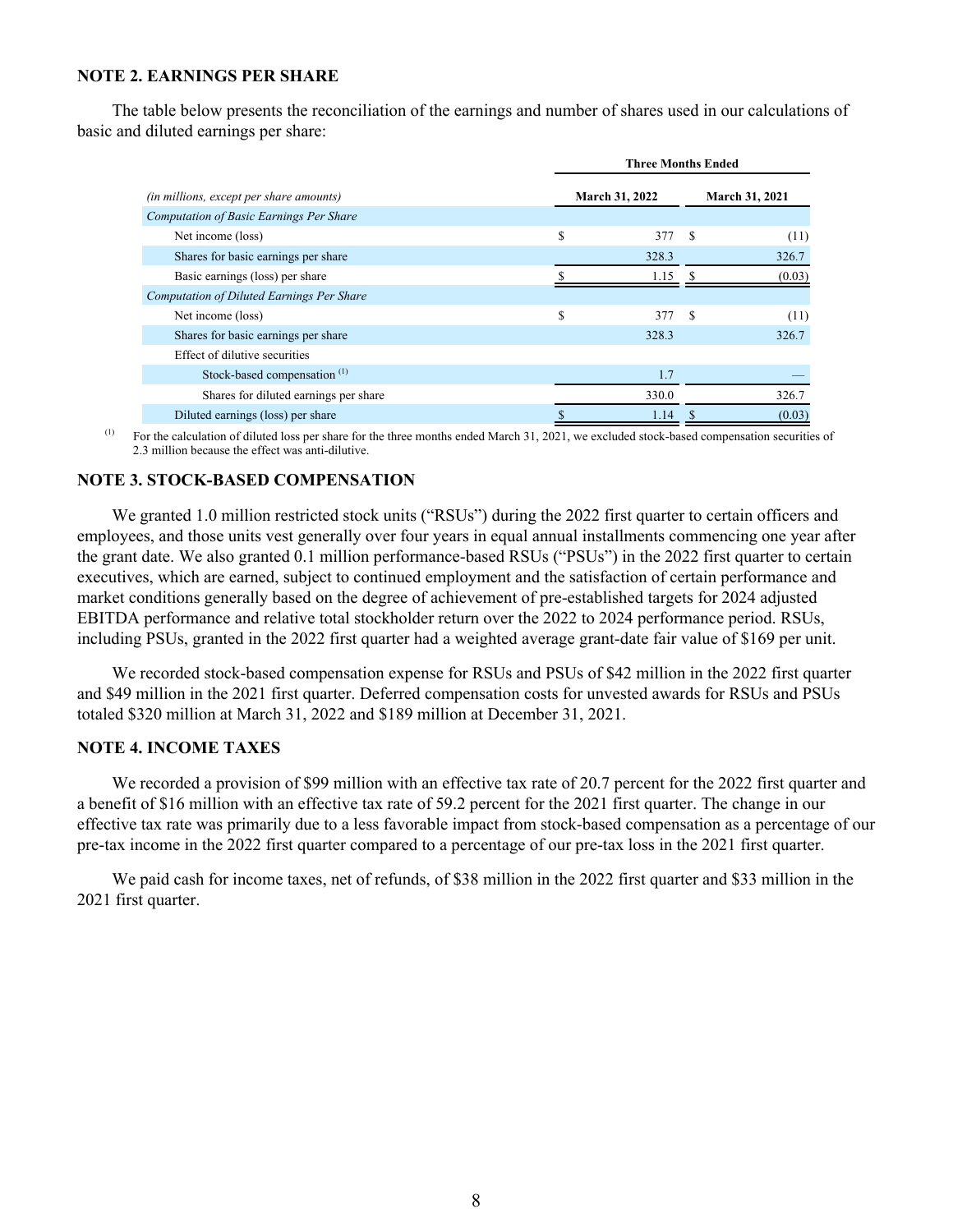## **NOTE 5. COMMITMENTS AND CONTINGENCIES**

#### *Guarantees*

We present the maximum potential amount of our future guarantee fundings and the carrying amount of our liability for our debt service, operating profit, and other guarantees (excluding contingent purchase obligations) for which we are the primary obligor at March 31, 2022 in the following table:

| $(S \in \mathbb{N})$ in millions)<br><b>Guarantee Type</b> | <b>Maximum Potential</b><br>Amount<br>of Future Fundings |     |    | Recorded<br><b>Liability for</b><br><b>Guarantees</b> |
|------------------------------------------------------------|----------------------------------------------------------|-----|----|-------------------------------------------------------|
| Debt service                                               |                                                          | 20  | -S |                                                       |
| Operating profit                                           |                                                          | 182 |    | 112                                                   |
| Other                                                      |                                                          | 17  |    | 4                                                     |
|                                                            |                                                          | 219 |    |                                                       |

Our maximum potential guarantees listed in the preceding table include \$45 million of guarantees that will not be in effect until the underlying properties open and we begin to operate the properties or certain other events occur.

#### *Contingent Purchase Obligation*

Sheraton Grand Chicago. In 2017, we granted the owner a one-time right to require us to purchase the leasehold interest in the land and the hotel for \$300 million in cash (the "put option"). In the 2021 third quarter, we entered into an amendment with the owner to move the exercise period of the put option from the 2022 first half to the 2024 first half. If the owner exercises the put option, the closing is expected to occur in the 2024 fourth quarter, and we have the option to purchase, at the same time the put transaction closes, the fee simple interest in the underlying land for an additional \$200 million in cash. We account for the put option as a guarantee, and our recorded liability was \$300 million at March 31, 2022 and December 31, 2021.

## *Starwood Data Security Incident*

## Description of Event

On November 30, 2018, we announced a data security incident involving unauthorized access to the Starwood reservations database (the "Data Security Incident"). Working with leading security experts, we determined that there was unauthorized access to the Starwood network since 2014 and that an unauthorized party had copied information from the Starwood reservations database and taken steps towards removing it. The Starwood reservations database is no longer used for business operations.

## Litigation, Claims, and Government Investigations

Following our announcement of the Data Security Incident, approximately 100 lawsuits were filed by consumers and others against us in U.S. federal, U.S. state and Canadian courts related to the incident. All but one of the U.S. cases were consolidated and transferred to the U.S. District Court for the District of Maryland, pursuant to orders of the U.S. Judicial Panel on Multidistrict Litigation (the "MDL"). The plaintiffs in the U.S. and Canadian cases, who generally purport to represent various classes of consumers, generally claim to have been harmed by alleged actions and/or omissions by the Company in connection with the Data Security Incident and assert a variety of common law and statutory claims seeking monetary damages, injunctive relief, costs and attorneys' fees, and other related relief. Among the U.S. cases consolidated in the MDL proceeding was a putative class action lawsuit that was filed on December 1, 2018 against the Company and certain of our current and former officers and directors, alleging violations of the federal securities laws in connection with statements regarding our cybersecurity systems and controls, and seeking certification of a class of affected persons, unspecified monetary damages, costs and attorneys' fees, and other related relief (the "Securities Case"). We filed motions to dismiss in connection with all of the U.S. cases. Our motions to dismiss the Securities Case and three shareholder derivative complaints (two included in the MDL proceeding and one filed in the Delaware Court of Chancery) were granted in 2021. The plaintiff in the Securities Case appealed the dismissal and the dismissal was affirmed by the U.S. Court of Appeals for the Fourth Circuit in April 2022. Motions to dismiss in the other MDL cases have been denied in part or in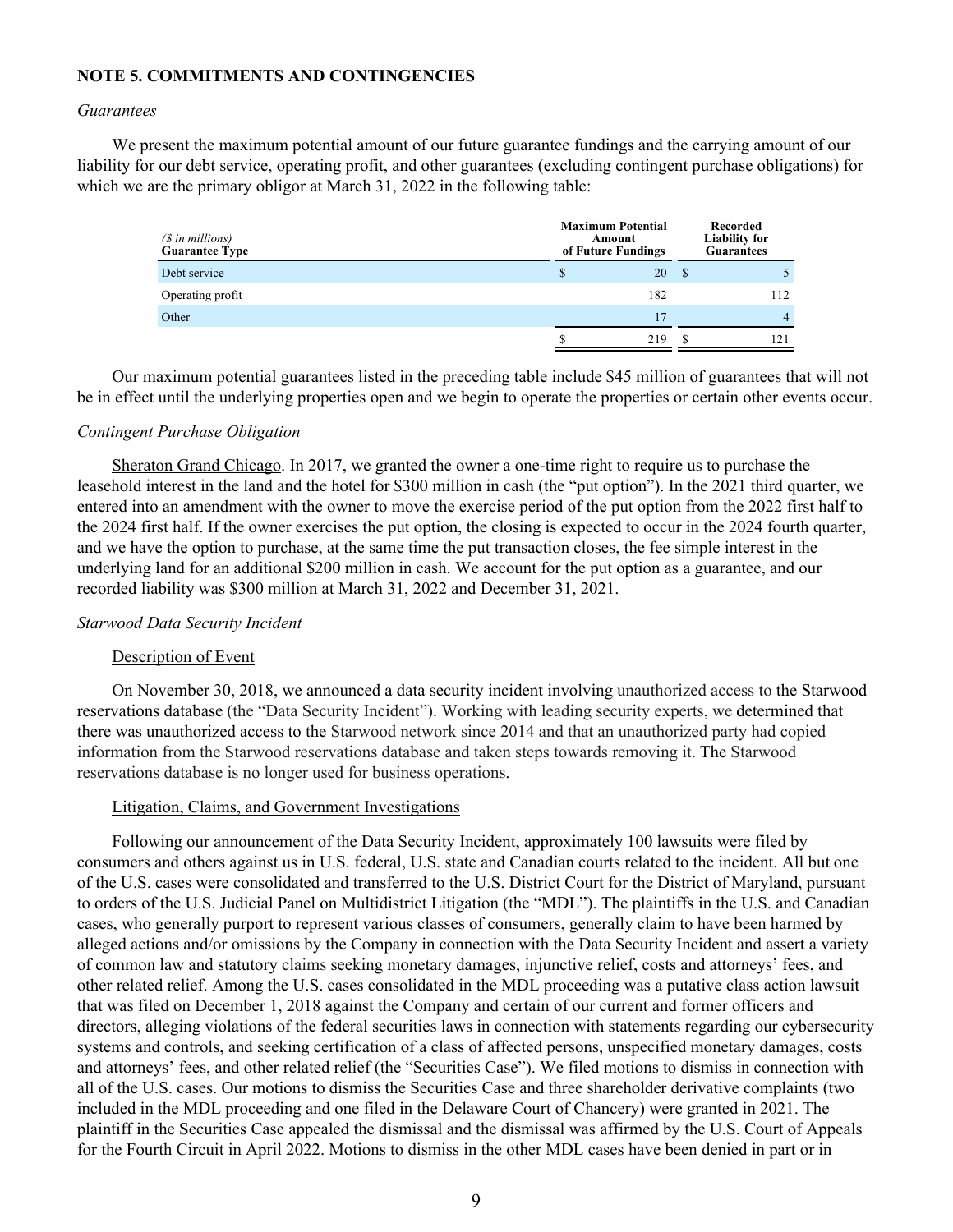whole and these cases remain at varying stages. On May 3, 2022, the U.S. District Court for the District of Maryland granted in part and denied in part class certification of various U.S. groups of consumers and we are evaluating how to proceed. The Canadian cases have effectively been consolidated into a single case in the province of Ontario. We dispute the allegations in the lawsuits described above and are vigorously defending against such claims. In April 2019, we received a letter purportedly on behalf of a stockholder of the Company (also one of the named plaintiffs in the Securities Case described above) demanding that our Board of Directors take action against certain of the Company's current and former officers and directors to recover damages for alleged breaches of fiduciary duties and related claims arising from the Data Security Incident. In October 2021, we received a letter purportedly on behalf of another stockholder of the Company (also one of the named plaintiffs in one of the dismissed MDL Derivative Cases described above) demanding that our Board of Directors take action against certain of the Company's current and former officers and directors to recover damages for alleged breaches of fiduciary duties and other claims related to the Data Security Incident or associated disclosures. The Board of Directors has constituted a demand review committee to investigate the claims made in these demand letters, and the committee has retained independent counsel to assist with the investigations. The committee has completed its investigation and reported its findings and recommendations to our Board of Directors, which thereafter resolved, in February 2022, to reject the demands in their entirety. In addition, on August 18, 2020, a purported representative action was brought against us in the High Court of Justice for England and Wales on behalf of an alleged claimant class of English and Welsh residents alleging breaches of the General Data Protection Regulation and/or the U.K. Data Protection Act 2018 (the "U.K. DPA") in connection with the Data Security Incident. On November 5, 2020, the court issued an order with the consent of all parties staying this action pending resolution of another case raising similar issues, but not involving the Company. That other case was decided by the U.K. Supreme Court on November 10, 2021. The plaintiffs have informed us that they have decided not to pursue this case and the parties are in the process of preparing formal dismissal papers.

In addition, numerous U.S. federal, U.S. state and foreign governmental authorities made inquiries, opened investigations, or requested information and/or documents related to the Data Security Incident and related matters, including Attorneys General offices from all 50 states and the District of Columbia, the Federal Trade Commission, the Securities and Exchange Commission, certain committees of the U.S. Senate and House of Representatives, the Information Commissioner's Office in the United Kingdom (the "ICO") as lead supervisory authority in the European Economic Area, and regulatory authorities in various other jurisdictions. With the exception of the ICO proceeding, which was resolved in October 2020, these matters generally remain open. We are in discussions with the U.S. state Attorneys General, the U.S. Federal Trade Commission, and certain regulatory authorities in other jurisdictions to resolve their investigations and requests.

While we believe it is reasonably possible that we may incur additional losses associated with the above described proceedings and investigations related to the Data Security Incident, it is not possible to estimate the amount of loss or range of loss, if any, in excess of the amounts already incurred that might result from adverse judgments, settlements, fines, penalties or other resolution of these proceedings and investigations based on the current stage of these proceedings and investigations, the absence of specific allegations as to alleged damages, the uncertainty as to the certification of a class or classes and the size of any certified class, if applicable, and/or the lack of resolution of significant factual and legal issues.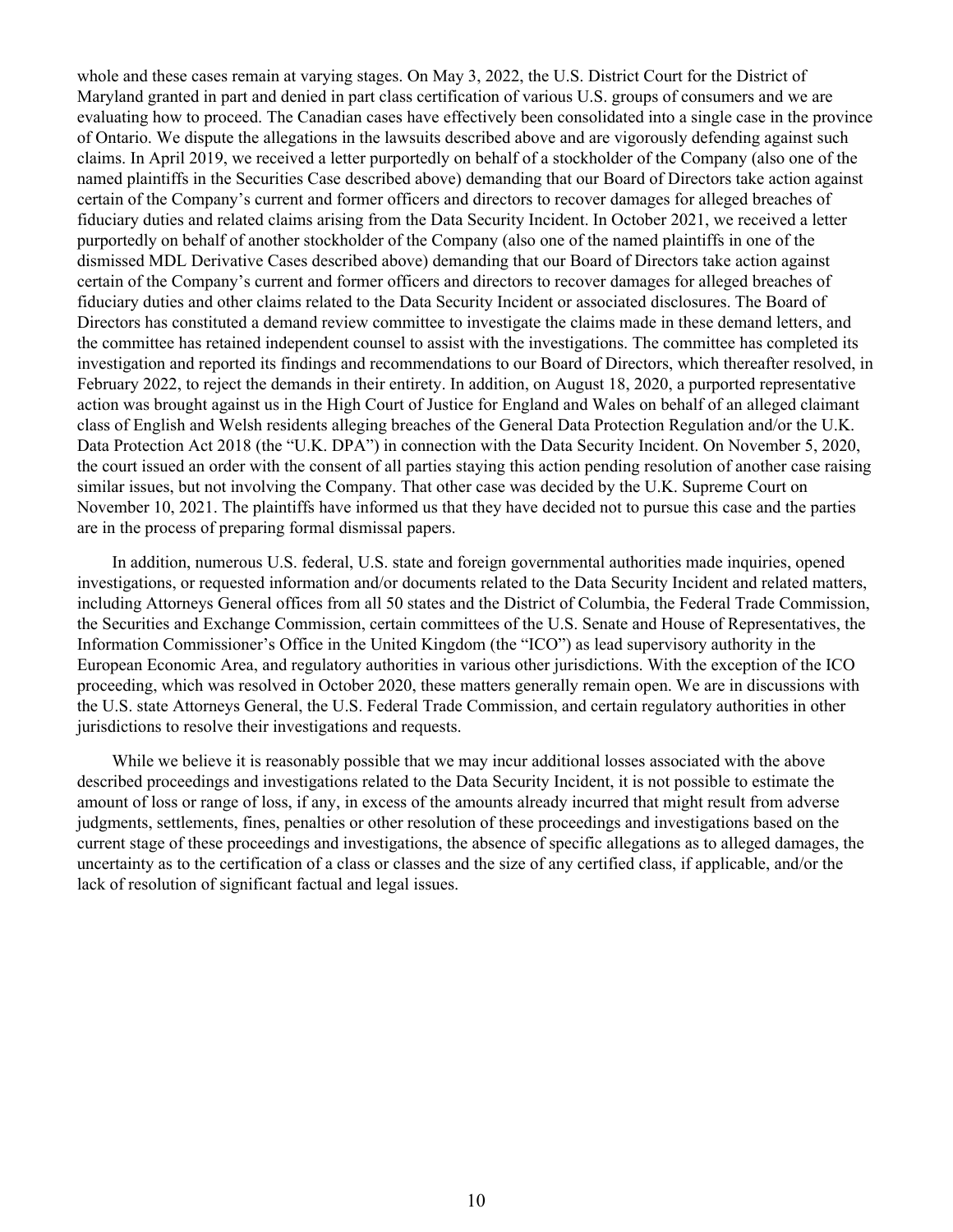### **NOTE 6. LONG-TERM DEBT**

We provide detail on our long-term debt balances, net of discounts, premiums, and debt issuance costs, in the following table as of March 31, 2022 and year-end 2021:

| (\$ in millions)                                                                                                                  | March 31,<br>2022           | December 31,<br>2021    |
|-----------------------------------------------------------------------------------------------------------------------------------|-----------------------------|-------------------------|
| Senior Notes:                                                                                                                     |                             |                         |
| Series L Notes, interest rate of 3.3%, face amount of \$173, maturing September 15, 2022<br>(effective interest rate of $3.4\%$ ) | \$<br>173                   | <sup>\$</sup><br>173    |
| Series P Notes, interest rate of 3.8%, face amount of \$350, maturing October 1, 2025<br>(effective interest rate of $4.0\%$ )    | 347                         | 347                     |
| Series Q Notes, interest rate of 2.3%, face amount of \$399, matured January 15, 2022<br>(effective interest rate of $2.5\%$ )    |                             | 399                     |
| Series R Notes, interest rate of 3.1%, face amount of \$750, maturing June 15, 2026<br>(effective interest rate of 3.3%)          | 746                         | 746                     |
| Series U Notes, interest rate of 3.1%, face amount of \$291, maturing February 15, 2023<br>(effective interest rate of $3.1\%$ )  | 291                         | 291                     |
| Series V Notes, interest rate of 3.8%, face amount of \$318, maturing March 15, 2025<br>(effective interest rate of $2.8\%$ )     | 326                         | 327                     |
| Series W Notes, interest rate of 4.5%, face amount of \$278, maturing October 1, 2034<br>(effective interest rate of $4.1\%$ )    | 290                         | 290                     |
| Series X Notes, interest rate of 4.0%, face amount of \$450, maturing April 15, 2028<br>(effective interest rate of $4.2\%$ )     | 445                         | 445                     |
| Series Z Notes, interest rate of 4.2%, face amount of \$350, maturing December 1, 2023<br>(effective interest rate of $4.4\%$ )   | 349                         | 349                     |
| Series AA Notes, interest rate of 4.7%, face amount of \$300, maturing December 1, 2028<br>(effective interest rate of 4.8%)      | 298                         | 297                     |
| Series CC Notes, interest rate of 3.6%, face amount of \$550, maturing April 15, 2024<br>(effective interest rate of 3.9%)        | 548                         | 566                     |
| Series DD Notes, interest rate of 2.1%, face amount of \$224, maturing October 3, 2022<br>(effective interest rate of $1.2\%$ )   | 224                         | 226                     |
| Series EE Notes, interest rate of 5.8%, face amount of \$600, maturing May 1, 2025<br>(effective interest rate of $6.0\%$ )       | 595                         | 595                     |
| Series FF Notes, interest rate of 4.6%, face amount of \$1,000, maturing June 15, 2030<br>(effective interest rate of $4.8\%$ )   | 987                         | 987                     |
| Series GG Notes, interest rate of 3.5%, face amount of \$1,000, maturing October 15, 2032<br>(effective interest rate of 3.7%)    | 986                         | 986                     |
| Series HH Notes, interest rate of 2.9%, face amount of \$1,100, maturing April 15, 2031<br>(effective interest rate of $3.0\%$ )  | 1,090                       | 1,090                   |
| Series II Notes, interest rate of 2.8%, face amount of \$700, maturing October 15, 2033<br>(effective interest rate of 2.8%)      | 694                         | 693                     |
|                                                                                                                                   |                             |                         |
| Credit Facility                                                                                                                   | 800                         | 1,050                   |
| Finance lease obligations                                                                                                         | 144                         | 146                     |
| Other                                                                                                                             | 136                         | 135                     |
|                                                                                                                                   | $\mathbf{\hat{s}}$<br>9,469 | $\mathcal{S}$<br>10,138 |
| Less current portion                                                                                                              | (731)                       | (805)                   |
|                                                                                                                                   | $\mathcal{S}$<br>8,738      | $\mathbb{S}$<br>9,333   |

We paid cash for interest, net of amounts capitalized, of \$29 million in the 2022 first quarter and \$38 million in the 2021 first quarter.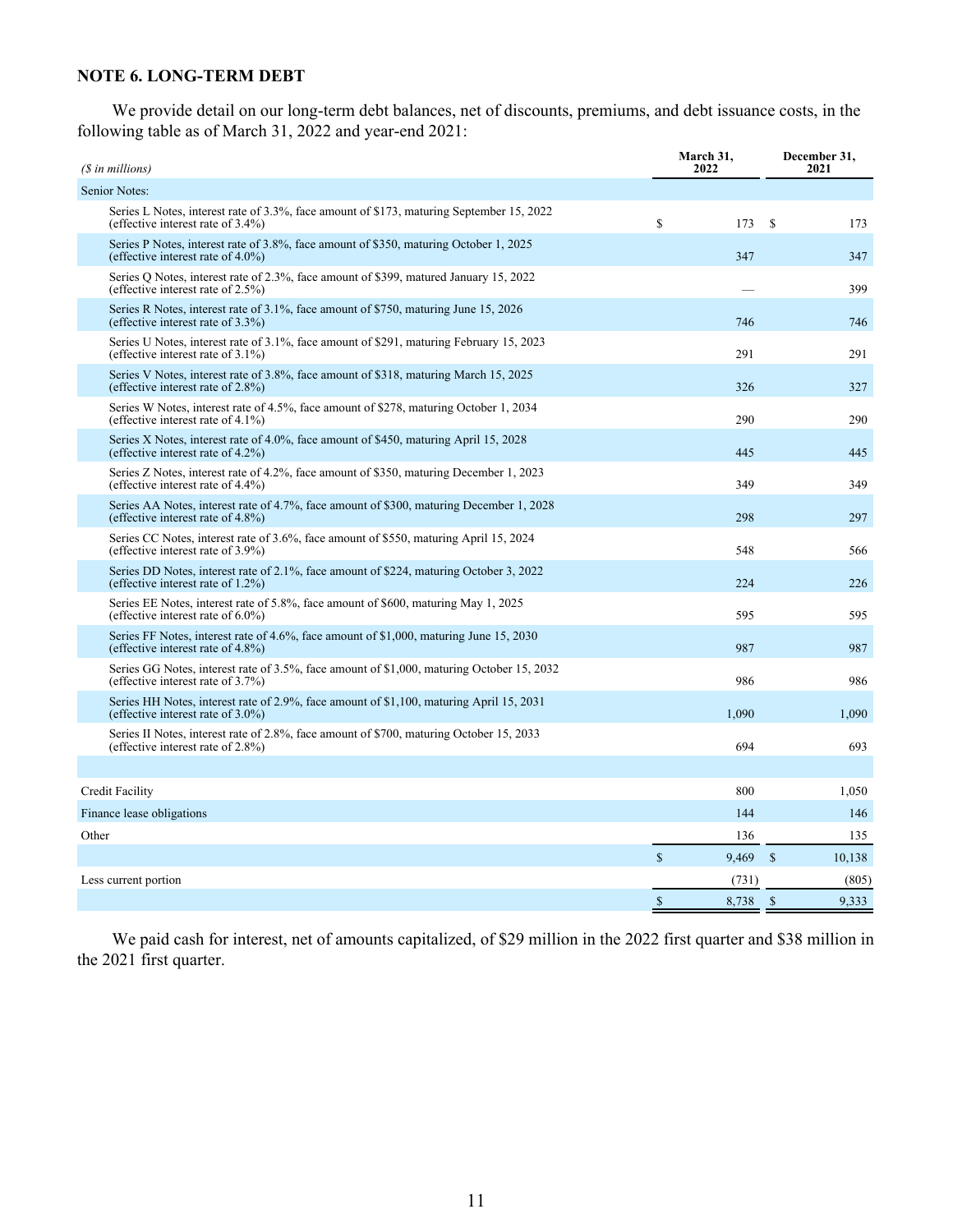We are party to a multicurrency revolving credit agreement (as amended, the "Credit Facility") that provides for up to \$4.5 billion of aggregate borrowings for general corporate needs, including working capital, capital expenditures, letters of credit, acquisitions, and to support our commercial paper program if and when we resume issuing commercial paper. Borrowings under the Credit Facility generally bear interest at LIBOR (the London Interbank Offered Rate) plus a spread, based on our public debt rating. We also pay quarterly fees on the Credit Facility at a rate based on our public debt rating. We classify outstanding borrowings under the Credit Facility and outstanding commercial paper borrowings (if any) as long-term based on our ability and intent to refinance the outstanding borrowings on a long-term basis. The Credit Facility expires on June 28, 2024. In the 2022 first quarter, we made repayments of \$250 million, reducing the total outstanding borrowings under the Credit Facility to \$800 million as of March 31, 2022. In April 2022, we repaid an additional \$400 million of outstanding borrowings under the Credit Facility.

We entered into amendments to the Credit Facility in April 2020 and January 2021 (the "Credit Facility Amendments"). The debt leverage covenant in the Credit Facility, which is tested each quarter and was waived pursuant to the Credit Facility Amendments through and including the fourth quarter of 2021, resumed beginning with the quarter that ended March 31, 2022. The Credit Facility Amendments adjusted the required leverage levels for this covenant starting at 5.50 to 1.00 for the test period that ended on March 31, 2022 and gradually stepping down to 4.00 to 1.00 over the succeeding five fiscal quarters, as further described in the Credit Facility. The Credit Facility Amendments also amended certain other terms of the Credit Facility, including reducing the rate floor for the LIBOR Daily Floating Rate and the Eurocurrency Rate.

#### **NOTE 7. FAIR VALUE OF FINANCIAL INSTRUMENTS**

We believe that the fair values of our current assets and current liabilities approximate their reported carrying amounts. We present the carrying values and the fair values of noncurrent financial assets and liabilities that qualify as financial instruments in the following table:

| March 31, 2022                                |    |                    |    |                   | December 31, 2021 |                    |            |                   |
|-----------------------------------------------|----|--------------------|----|-------------------|-------------------|--------------------|------------|-------------------|
| $(S \in \mathbb{N})$ in millions)             |    | Carrying<br>Amount |    | <b>Fair Value</b> |                   | Carrying<br>Amount |            | <b>Fair Value</b> |
| Senior, mezzanine, and other loans            |    | 141                | -S | 128               | - \$              | 144                | $\sqrt{s}$ | 131               |
| <b>Total noncurrent financial assets</b>      |    | 141                | S. | 128               | -S                | 144                | -8         | 131               |
|                                               |    |                    |    |                   |                   |                    |            |                   |
| <b>Senior Notes</b>                           | \$ | $(7,701)$ \$       |    | $(7,649)$ \$      |                   | $(8,009)$ \$       |            | (8,480)           |
| Credit Facility                               |    | (800)              |    | (800)             |                   | (1,050)            |            | (1,050)           |
| Other long-term debt                          |    | (100)              |    | (100)             |                   | (135)              |            | (140)             |
| Other noncurrent liabilities                  |    | (407)              |    | (407)             |                   | (414)              |            | (414)             |
| <b>Total noncurrent financial liabilities</b> |    | (9,008)            |    | $(8,956)$ \$      |                   | $(9,608)$ \$       |            | (10,084)          |

See Note 12. Fair Value of Financial Instruments and the "Fair Value Measurements" caption of Note 2. Summary of Significant Accounting Policies of our 2021 Form 10-K for more information on the input levels we use in determining fair value.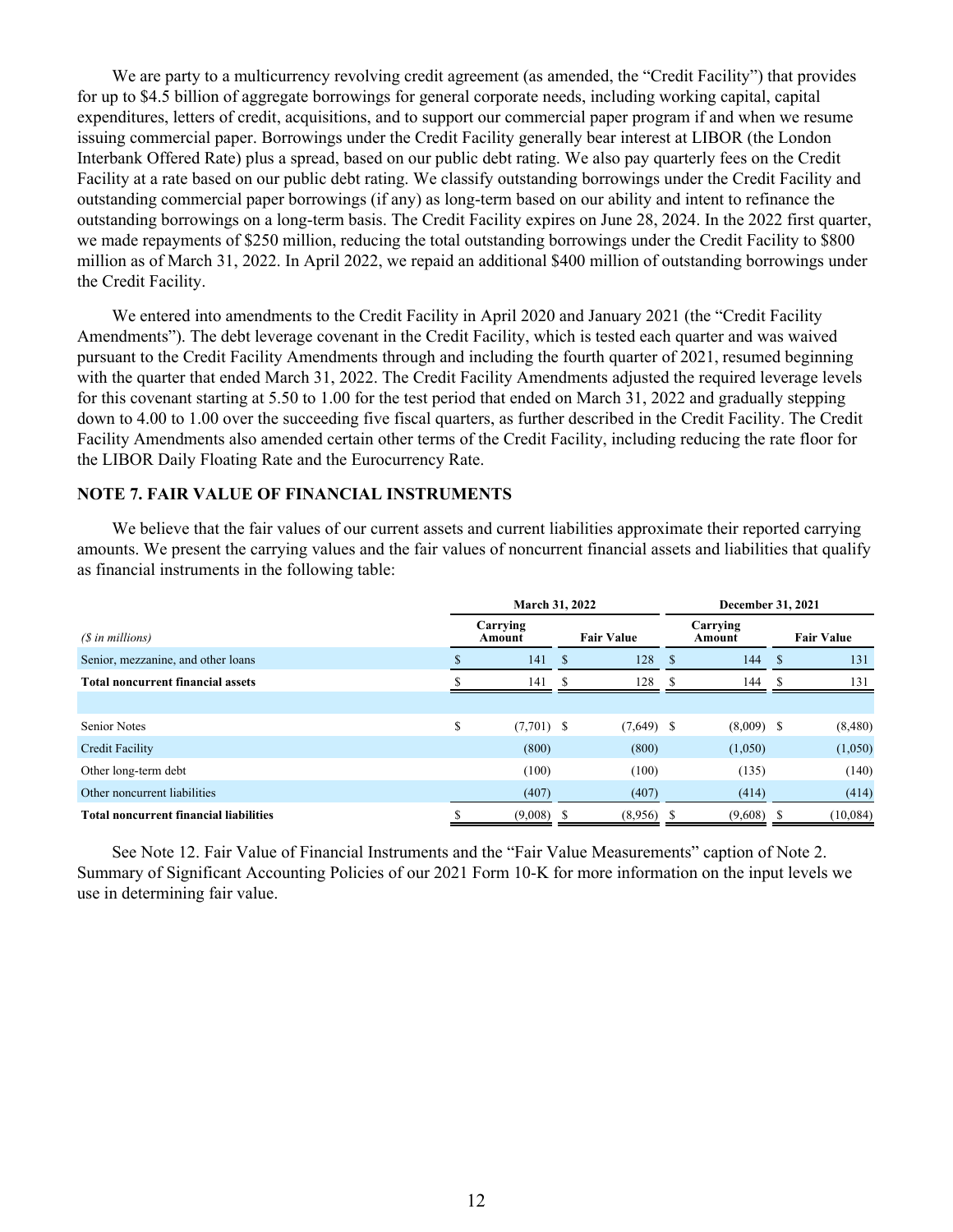### **NOTE 8. ACCUMULATED OTHER COMPREHENSIVE LOSS AND STOCKHOLDERS' EQUITY**

The following tables detail the accumulated other comprehensive loss activity for the 2022 first quarter and 2021 first quarter:

| (\$ in millions)                                                   | <b>Foreign Currency</b><br><b>Translation</b><br><b>Adjustments</b> | <b>Other Adjustments</b> | <b>Accumulated Other</b><br><b>Comprehensive Loss</b> |
|--------------------------------------------------------------------|---------------------------------------------------------------------|--------------------------|-------------------------------------------------------|
| Balance at year-end 2021                                           | $(351)$ \$                                                          |                          | (342)                                                 |
| Other comprehensive income before reclassifications <sup>(1)</sup> |                                                                     |                          | 14                                                    |
| Reclassification adjustments                                       |                                                                     |                          |                                                       |
| Net other comprehensive income                                     | 14                                                                  |                          |                                                       |
| Balance at March 31, 2022                                          | (337)                                                               |                          | (328)                                                 |

| (\$ in millions)                                                 | <b>Foreign Currency</b><br><b>Translation</b><br><b>Adjustments</b> | <b>Other Adjustments</b> | <b>Accumulated Other</b><br><b>Comprehensive Loss</b> |
|------------------------------------------------------------------|---------------------------------------------------------------------|--------------------------|-------------------------------------------------------|
| Balance at year-end 2020                                         | $(139)$ \$                                                          | 4                        | (135)                                                 |
| Other comprehensive loss before reclassifications <sup>(1)</sup> | (155)                                                               |                          | (155)                                                 |
| Reclassification adjustments                                     |                                                                     |                          |                                                       |
| Net other comprehensive loss                                     | (155)                                                               |                          | (155)                                                 |
| Balance at March 31, 2021                                        | (294)                                                               | 4                        | (290)                                                 |

<sup>(1)</sup> Other comprehensive income (loss) before reclassifications for foreign currency translation adjustments includes intra-entity foreign currency transactions that are of a long-term investment nature, which resulted in gains of \$12 million for the 2022 first quarter and \$27 million for the 2021 first quarter.

The following tables detail the changes in common shares outstanding and stockholders' equity for the 2022 first quarter and 2021 first quarter:

*(in millions, except per share amounts)*

| Common<br><b>Shares</b><br>Outstanding |                                |    | Total | <b>Class A</b><br>Common<br><b>Stock</b> |               | <b>Additional</b><br>Paid-in-<br>Capital |   | Retained<br>Earnings        |   | Treasury Stock,<br>at Cost        | Accumulated<br>Other<br>Comprehensive<br>Loss |
|----------------------------------------|--------------------------------|----|-------|------------------------------------------|---------------|------------------------------------------|---|-----------------------------|---|-----------------------------------|-----------------------------------------------|
| 326.3                                  | Balance at year-end 2021       | S  | 1,414 | \$<br>5 <sup>5</sup>                     | <sup>\$</sup> | 5,892                                    | S | 10,305                      | S | $(14, 446)$ \$                    | (342)                                         |
|                                        | Net income                     |    | 377   |                                          |               |                                          |   | 377                         |   |                                   |                                               |
|                                        | Other comprehensive income     |    | 14    |                                          |               |                                          |   |                             |   |                                   | 14                                            |
| 1.0                                    | Stock-based compensation plans |    | (33)  |                                          |               | (61)                                     |   |                             |   | 28                                |                                               |
| 327.3                                  | Balance at March 31, 2022      |    | 1,772 |                                          |               | 5,831                                    |   | 10,682                      |   | $(14, 418)$ \$                    | (328)                                         |
|                                        |                                |    |       |                                          |               |                                          |   |                             |   |                                   |                                               |
| Common<br><b>Shares</b><br>Outstanding |                                |    | Total | <b>Class A</b><br>Common<br><b>Stock</b> |               | <b>Additional</b><br>Paid-in-<br>Capital |   | <b>Retained</b><br>Earnings |   | <b>Treasury Stock,</b><br>at Cost | Accumulated<br>Other<br>Comprehensive<br>Loss |
| 324.4                                  | Balance at year-end 2020       | S. | 430   | \$<br>5 <sup>5</sup>                     | \$            | 5,851                                    | S | 9,206                       | S | $(14, 497)$ \$                    | (135)                                         |
|                                        | Net loss                       |    | (11)  |                                          |               |                                          |   | (11)                        |   |                                   |                                               |
|                                        | Other comprehensive loss       |    | (155) |                                          |               |                                          |   |                             |   |                                   | (155)                                         |

#### **NOTE 9. CONTRACTS WITH CUSTOMERS**

Our current and noncurrent liability for guest loyalty program increased by \$118 million, to \$6,589 million at March 31, 2022, from \$6,471 million at December 31, 2021, primarily reflecting an increase in points earned by members. This includes a \$61 million reclassification from deferred revenue to the liability for guest loyalty program primarily due to points that were earned during the period by members using our U.S.-issued co-brand credit cards, which were prepaid by the financial institutions in 2020. The increase was partially offset by \$567 million of revenue recognized in the 2022 first quarter, that was deferred as of December 31, 2021. The current portion of our liability for guest loyalty program increased compared to December 31, 2021, due to higher estimated redemptions in the short-term.

325.6 Balance at March 31, 2021 \$ 234 \$ 5 \$ 5,787 \$ 9,195 \$ (14,463) \$ (290)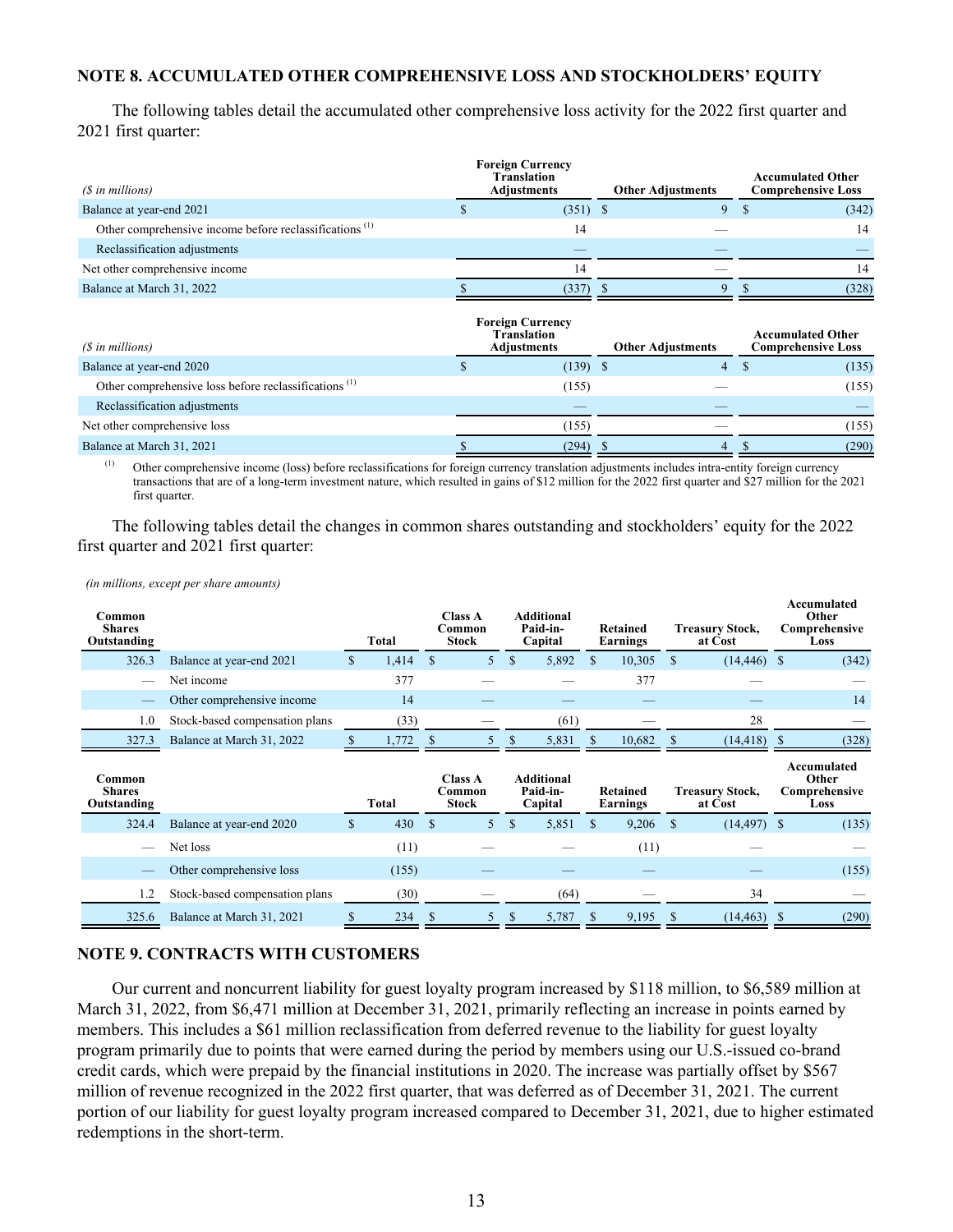Current and noncurrent deferred revenue decreased by \$73 million, to \$1,454 million at March 31, 2022, from \$1,527 million at December 31, 2021, primarily as a result of \$92 million of revenue recognized in the 2022 first quarter that was deferred as of December 31, 2021, as well as the reclassification from deferred revenue to the liability for guest loyalty program, which we discuss above*.* The decrease was partially offset by deferred cash received related to our co-brand credit cards and gift cards, as well as an increase in franchise application and relicensing fees. Our current deferred revenue, which we present in the "Accrued expenses and other" caption of our Balance Sheets, was \$333 million at March 31, 2022 and \$346 million at year-end 2021.

Our allowance for credit losses increased to \$200 million at March 31, 2022 from \$187 million at December 31, 2021, primarily reflecting our provision for credit losses. Our provision for credit losses totaled \$19 million in the 2022 first quarter.

## **NOTE 10. BUSINESS SEGMENTS**

We discuss our operations in the following two operating segments, both of which meet the applicable criteria for separate disclosure as a reportable business segment: U.S. & Canada and International.

We evaluate the performance of our operating segments using "segment profit/loss" which is based largely on the results of the segment without allocating corporate expenses, income taxes, indirect general, administrative, and other expenses, merger-related costs, or most above-property restructuring charges. We assign gains and losses, equity in earnings or losses, direct general, administrative, and other expenses, and other restructuring charges to each of our segments. "Unallocated corporate and other" includes a portion of our revenues (including license fees we receive from our credit card programs and fees from vacation ownership licensing agreements), revenues and expenses for our Loyalty Program, general, administrative, and other expenses, restructuring, merger-related charges, and other expenses, equity in earnings or losses, and other gains or losses that we do not allocate to our segments.

Our chief operating decision maker monitors assets for the consolidated Company but does not use assets by operating segment when assessing performance or making operating segment resource allocations.

#### **Segment Revenues**

The following table presents our revenues disaggregated by segment and major revenue stream for the 2022 first quarter and 2021 first quarter:

|                                  |                                       | Three Months Ended March 31, 2022 |            | <b>Three Months Ended March 31, 2021</b> |                      |             |  |  |  |  |
|----------------------------------|---------------------------------------|-----------------------------------|------------|------------------------------------------|----------------------|-------------|--|--|--|--|
| (\$ in millions)                 | U.S. & Canada<br><b>International</b> |                                   | Total      | U.S. & Canada                            | <b>International</b> | Total       |  |  |  |  |
| Gross fee revenues               | 489                                   | 177<br>- S                        | 666<br>S   | 250<br><b>S</b>                          | 87<br>- \$           | 337<br>-S   |  |  |  |  |
| Contract investment amortization | (14)                                  | (10)                              | (24)       | (13)                                     | (4)                  | (17)        |  |  |  |  |
| Net fee revenues                 | 475                                   | 167                               | 642        | 237                                      | 83                   | 320         |  |  |  |  |
| Owned, leased, and other revenue | 92                                    | 153                               | 245        | 35                                       | 66                   | 101         |  |  |  |  |
| Cost reimbursement revenue       | 2,704                                 | 355                               | 3,059      | 1.449                                    | 242                  | 1,691       |  |  |  |  |
| Total reportable segment revenue | 3,271<br>S                            | 675<br>-S                         | 3,946<br>S | 1,721<br>S                               | 391                  | 2,112<br>-8 |  |  |  |  |
| Unallocated corporate and other  |                                       |                                   | 253        |                                          |                      | 204         |  |  |  |  |
| Total revenue                    |                                       |                                   | 4,199      |                                          |                      | 2,316       |  |  |  |  |

#### **Segment Profit and Loss**

|                                          | <b>Three Months Ended</b>                      |       |  |  |  |  |  |  |  |
|------------------------------------------|------------------------------------------------|-------|--|--|--|--|--|--|--|
| (\$ in millions)                         | <b>March 31, 2022</b><br><b>March 31, 2021</b> |       |  |  |  |  |  |  |  |
| U.S. & Canada                            | 454 \$                                         | 143   |  |  |  |  |  |  |  |
| International                            | 131                                            | (23)  |  |  |  |  |  |  |  |
| Unallocated corporate and other          | (21)                                           | (47)  |  |  |  |  |  |  |  |
| Interest expense, net of interest income | (88)                                           | (100) |  |  |  |  |  |  |  |
| (Provision) benefit for income taxes     | (99)                                           | 16    |  |  |  |  |  |  |  |
| Net income (loss)                        | 377                                            | (11)  |  |  |  |  |  |  |  |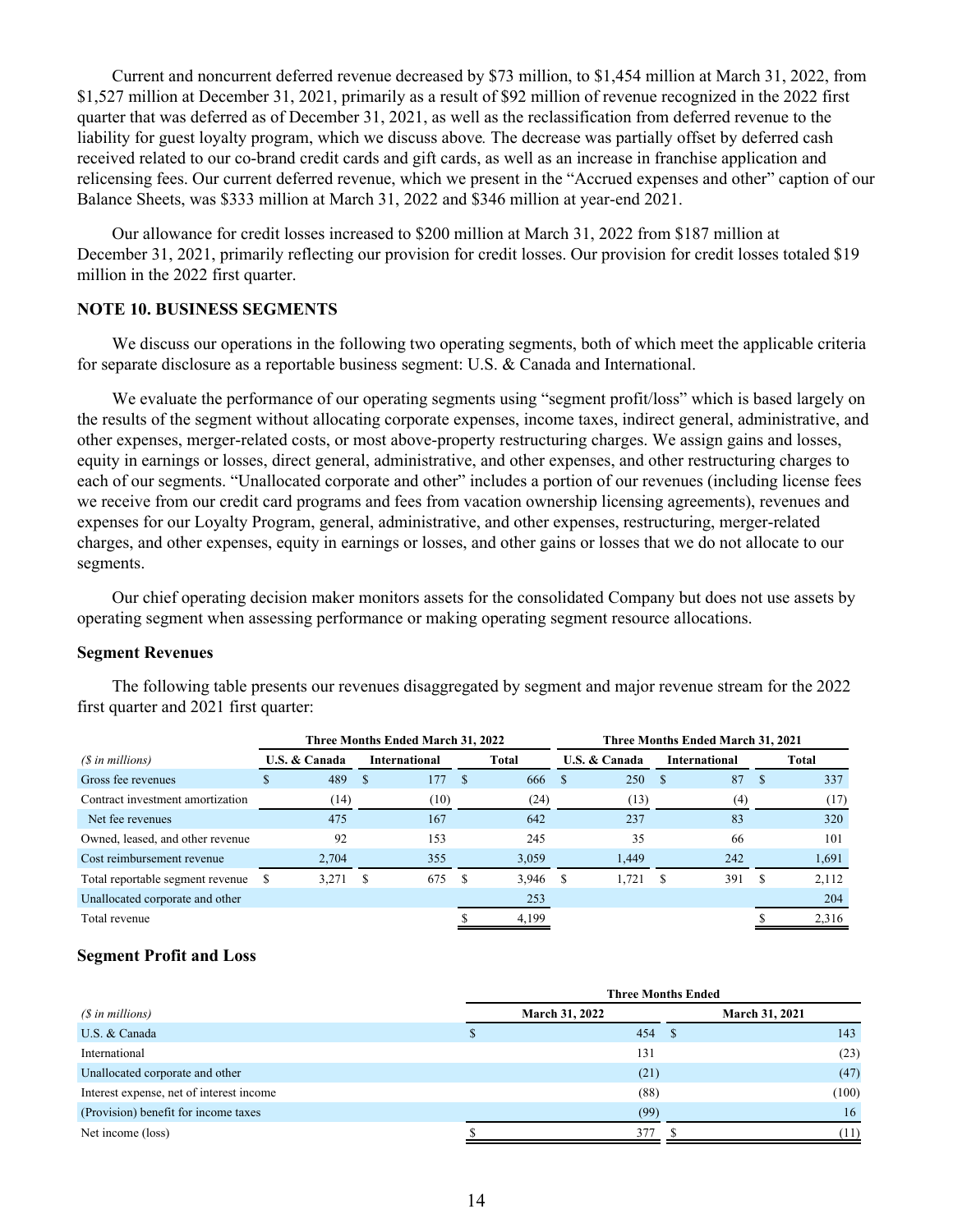#### **Item 2.** *Management's Discussion and Analysis of Financial Condition and Results of Operations*

#### **Cautionary Statement**

All statements in this report are made as of the date this Form 10-Q is filed with the U.S. Securities and Exchange Commission (the "SEC"). We undertake no obligation to publicly update or revise these statements, whether as a result of new information, future events or otherwise. We make forward-looking statements in Management's Discussion and Analysis of Financial Condition and Results of Operations and elsewhere in this report based on the beliefs and assumptions of our management and on information available to us through the date this Form 10-Q is filed with the SEC. Forward-looking statements include information related to the future effects on our business of the coronavirus pandemic ("COVID-19"); Revenue per Available Room ("RevPAR"), average daily rate ("ADR"), occupancy and other future demand and recovery trends and expectations; our expectations regarding rooms growth; our expectations regarding our ability to meet our liquidity requirements; our capital expenditures and other investment spending expectations; the timing of future dividends and share repurchases; and other statements that are preceded by, followed by, or include the words "believes," "expects," "anticipates," "intends," "plans," "estimates," "foresees," or similar expressions; and similar statements concerning anticipated future events and expectations that are not historical facts.

We caution you that these statements are not guarantees of future performance and are subject to numerous evolving risks and uncertainties that we may not be able to accurately predict or assess, including the risks and uncertainties we describe in our Annual Report on Form 10-K for the fiscal year ended December 31, 2021 ("2021 Form 10-K"), Part II, Item 1A of this report, and other factors we describe from time to time in our periodic filings with the SEC.

#### **BUSINESS AND OVERVIEW**

We are a worldwide operator, franchisor, and licensor of hotel, residential, and timeshare properties under numerous brand names at different price and service points. Consistent with our focus on management, franchising, and licensing, we own very few of our lodging properties. We discuss our operations in the following reportable business segments: U.S. & Canada and International.

We earn base management fees and, under many agreements, incentive management fees from the properties that we manage, and we earn franchise fees on the properties that others operate under franchise agreements with us. In most markets, base management and franchise fees typically consist of a percentage of property-level revenue, or certain property-level revenue in the case of franchise fees, while incentive management fees typically consist of a percentage of net house profit after a specified owner return. For our hotels in the Middle East and Africa, Asia Pacific excluding China, and Greater China regions, incentive management fees typically consist of a percentage of gross operating profit without adjustment for a specified owner return. Net house profit is calculated as gross operating profit (also referred to as "house profit") less non-controllable expenses such as property insurance, real estate taxes, and furniture, fixtures, and equipment ("FF&E") reserves. Additionally, we earn franchise fees for use of our intellectual property, including fees from our co-brand credit card, timeshare, and residential programs.

#### *Performance Measures*

We believe RevPAR, which we calculate by dividing room sales for comparable properties by room nights available for the period, is a meaningful indicator of our performance because it measures the period-over-period change in room revenues for comparable properties. RevPAR may not be comparable to similarly titled measures, such as revenues, and should not be viewed as necessarily correlating with our fee revenue. We also believe occupancy and ADR, which are components of calculating RevPAR, are meaningful indicators of our performance. Occupancy, which we calculate by dividing occupied rooms by total rooms available (including rooms in hotels temporarily closed due to issues related to COVID-19), measures the utilization of a property's available capacity. ADR, which we calculate by dividing property room revenue by total rooms sold, measures average room price and is useful in assessing pricing levels. Comparisons to prior periods are on a systemwide constant U.S. dollar basis for comparable properties, unless otherwise stated. We calculate constant dollar statistics by applying exchange rates for the current period to the prior comparable period.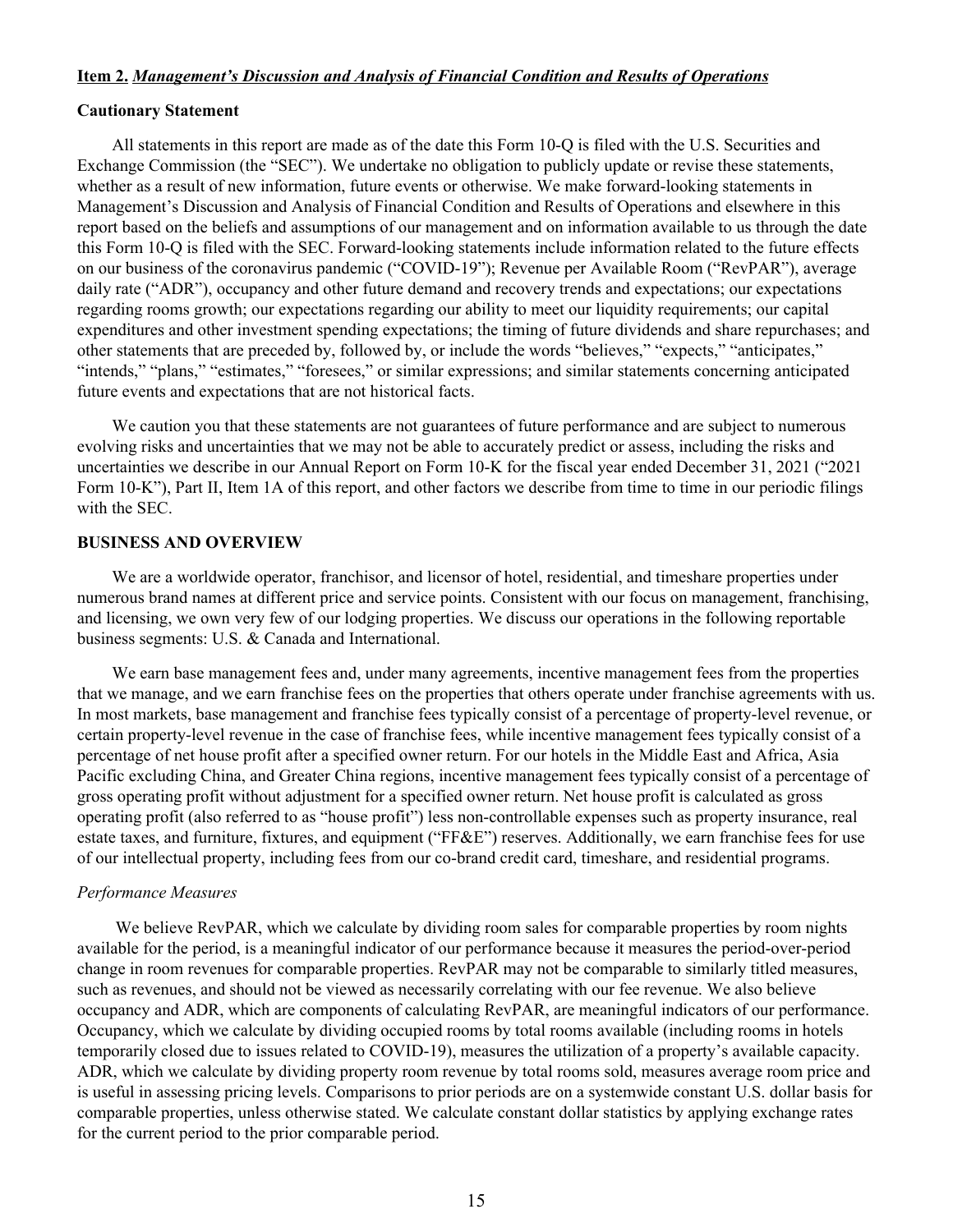We define our comparable properties as our properties that were open and operating under one of our brands since the beginning of the last full calendar year (since January 1, 2021 for the current period) and have not, in either the current or previous year: (1) undergone significant room or public space renovations or expansions, (2) been converted between company-operated and franchised, or (3) sustained substantial property damage or business interruption, with the exception of properties closed or otherwise experiencing interruptions related to COVID-19, which we continue to classify as comparable. The RevPAR, ADR, and occupancy comparisons between 2022 or 2021 and 2019, which we discuss under the "Impact of COVID-19" caption below, reflect properties that are defined as comparable as of March 31, 2022 or December 31, 2021, respectively, even if in 2019 they were not open and operating for the full year or did not meet all the other criteria listed above.

#### *Impact of COVID-19*

While COVID-19 continues to have a material impact on our business and industry, global demand surged during the latter part of the 2022 first quarter in every region except Greater China, after the emergence of the COVID-19 Omicron variant dampened demand globally early in the year. In March 2022, worldwide RevPAR was only 9.4 percent below March 2019, with occupancy reaching 63.6 percent and ADR exceeding 2019 levels by 4.6 percent. The global recovery continues to be led by robust leisure demand, which we expect to continue throughout 2022, and travelers who continue to embrace multi-purpose trips, mixing remote work and vacation time. The decline in business transient and group demand from pre-pandemic 2019 levels improved meaningfully during the latter part of the 2022 first quarter when compared to the 2021 fourth quarter, though this demand continues to lag in recovery. We have been encouraged by the strength of ADR, which was at or above pre-pandemic 2019 levels in certain U.S. and International markets during the 2022 first quarter, and we are optimistic about sustaining strong ADR throughout 2022.

RevPAR in the 2022 first quarter compared to the 2021 first quarter improved 99.1 percent in our U.S.  $\&$ Canada segment, 88.5 percent in our International segment, and 96.5 percent worldwide. RevPAR in the 2022 first quarter compared to pre-pandemic 2019 first quarter levels declined 14.5 percent in our U.S. & Canada segment, 31.7 percent in our International segment, and 19.4 percent worldwide. Compared to the 2019 first quarter, 2022 first quarter worldwide occupancy was down 13.6 percentage points, while worldwide ADR was higher by 0.8 percent.

In the U.S. & Canada, the COVID-19 Omicron variant dampened demand at the beginning of the quarter, though occupancy quickly improved, resulting in our U.S. & Canada RevPAR in March 2022 being down only 3.9 percent when compared to March 2019 levels. Leisure demand continued to be strong during the 2022 first quarter, particularly at our luxury and resort hotels and in tertiary markets. In urban destinations, where we have a large presence in the U.S. & Canada, the decline in demand compared to 2019 levels improved by the end of the 2022 first quarter when compared to the decline seen in the 2021 fourth quarter, though these destinations continue to lag in recovery. In other parts of the world, RevPAR continues to vary greatly by geographic market, and demand is heavily impacted by the number of COVID-19 cases, vaccination rates, and the nature and degree of government restrictions.

We continue to take measures to mitigate the negative financial and operational impacts of COVID-19 for our hotel owners and our own business. At the property level, we continue to work with owners and franchisees by adjusting renovation requirements for certain properties and supporting owners and franchisees who are working with their lenders to utilize FF&E reserves to meet working capital needs. At the corporate level, we remain focused on managing our corporate general and administrative costs and are being disciplined with respect to our capital expenditures and other investment spending. As a result of our focus on maximizing cash flow, managing expenses, and improving our credit profile, combined with our strong 2022 first quarter results, we are resuming a cash dividend sooner than anticipated. On May 2, 2022, our Board of Directors declared a \$0.30 per share quarterly cash dividend payable during the 2022 second quarter. Assuming the global demand environment continues to improve and we are within our target leverage ratio range, we also would expect to resume share repurchases in 2022.

As lodging demand recovers from the lows seen in the early months of the pandemic, we have seen and continue to see industry-wide labor shortages causing challenges in hiring or re-hiring for certain positions,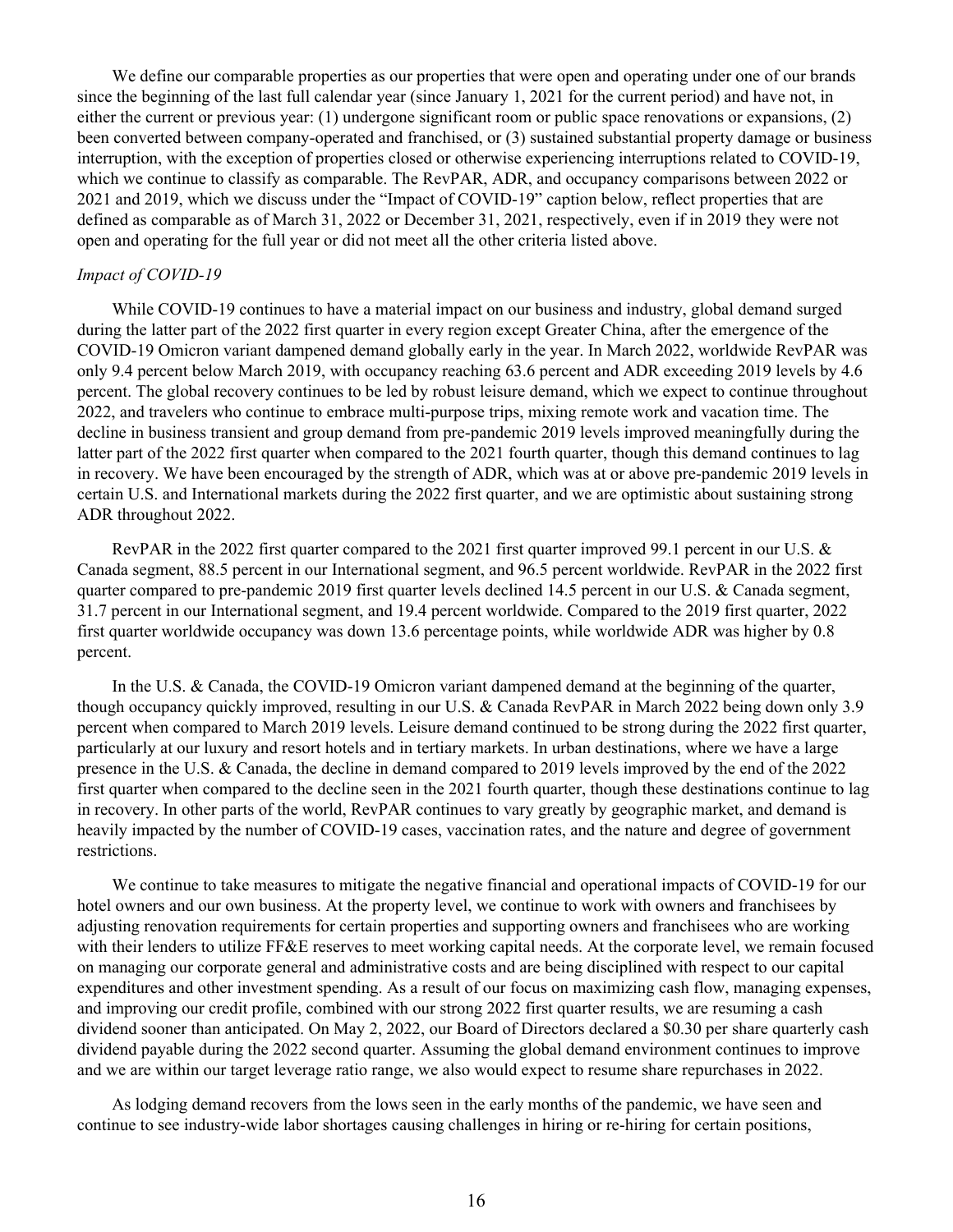primarily in certain U.S. markets where demand has come back quickly. In response, we have enhanced our recruitment and retention efforts and increased compensation where needed to maintain competitiveness.

The impact of COVID-19 on the Company remains fluid, as does our corporate and property-level response. We believe COVID-19 will continue to have a material negative impact on our future results for a period of time that we are currently unable to predict. The overall operational and financial impact is highly dependent on the risk factors disclosed under the heading "Risks Relating to COVID-19" in Part I, Item 1A, "Risk Factors," of our 2021 Form 10-K and could be affected by other factors we are not currently able to predict.

## *Starwood Data Security Incident*

On November 30, 2018, we announced a data security incident involving unauthorized access to the Starwood reservations database (the "Data Security Incident"). The Starwood reservations database is no longer used for business operations.

We are currently unable to estimate the range of total possible financial impact to the Company from the Data Security Incident in excess of the expenses already incurred. However, we do not believe this incident will impact our long-term financial health. Although our insurance program includes coverage designed to limit our exposure to losses such as those related to the Data Security Incident, that insurance may not be sufficient or available to cover all of our expenses or other losses (including fines and penalties) related to the Data Security Incident. In addition, certain expenses by their nature (such as, for example, expenses related to enhancing our cybersecurity program) are not covered by our insurance program. We expect to incur significant expenses associated with the Data Security Incident in future periods, primarily related to legal proceedings and regulatory investigations (including possible additional fines and penalties), increased expenses and capital investments for information technology and information security and data privacy, and increased expenses for compliance activities and to meet increased legal and regulatory requirements. See Note 5 for additional information related to legal proceedings and governmental investigations related to the Data Security Incident.

## *System Growth and Pipeline*

At the end of the 2022 first quarter, our system had 8,048 properties (1,487,681 rooms), compared to 7,989 properties (1,479,179 rooms) at year-end 2021 and 7,662 properties (1,429,171 rooms) at the end of the 2021 first quarter. The increase compared to year-end 2021 reflects gross additions of 75 properties (11,799 rooms) and deletions of 16 properties (3,494 rooms). Approximately 22 percent of our 2022 first quarter gross room additions were conversions from competitor brands. We expect full-year 2022 total gross rooms growth to approach 5.0 percent and net rooms growth of 3.5 to 4.0 percent.

At the end of the 2022 first quarter, we had more than 489,000 rooms in our development pipeline, which includes approximately 201,400 hotel rooms under construction and roughly 20,800 hotel rooms approved for development but not yet under signed contracts. Over half of the rooms in our development pipeline are outside U.S. & Canada.

## **Properties and Rooms**

At March 31, 2022, we operated, franchised, and licensed the following properties and rooms:

|               | Managed           |              | <b>Franchised/Licensed</b> |              | Owned/Leased      |              | <b>Residential</b> |              | Total             |              |
|---------------|-------------------|--------------|----------------------------|--------------|-------------------|--------------|--------------------|--------------|-------------------|--------------|
|               | <b>Properties</b> | <b>Rooms</b> | <b>Properties</b>          | <b>Rooms</b> | <b>Properties</b> | <b>Rooms</b> | <b>Properties</b>  | <b>Rooms</b> | <b>Properties</b> | <b>Rooms</b> |
| U.S. & Canada | 636               | 218.211      | 5,026                      | 720.230      | 26                | 6,483        | 64                 | 6,807        | 5,752             | 951,731      |
| International | .308              | 333.745      | 818                        | 166.821      | 38                | 9.199        | 40                 | 3.484        | 2,204             | 513,249      |
| Timeshare     |                   |              | 92                         | 22,701       |                   |              |                    |              | 92                | 22,701       |
| Total         | .944              | 551.956      | 5,936                      | 909.752      | 64                | 15.682       | 104                | 10.291       | 8.048             | .487,681     |

## **Lodging Statistics**

The following table presents RevPAR, occupancy, and ADR statistics for comparable properties. Systemwide statistics include data from our franchised properties, in addition to our company-operated properties.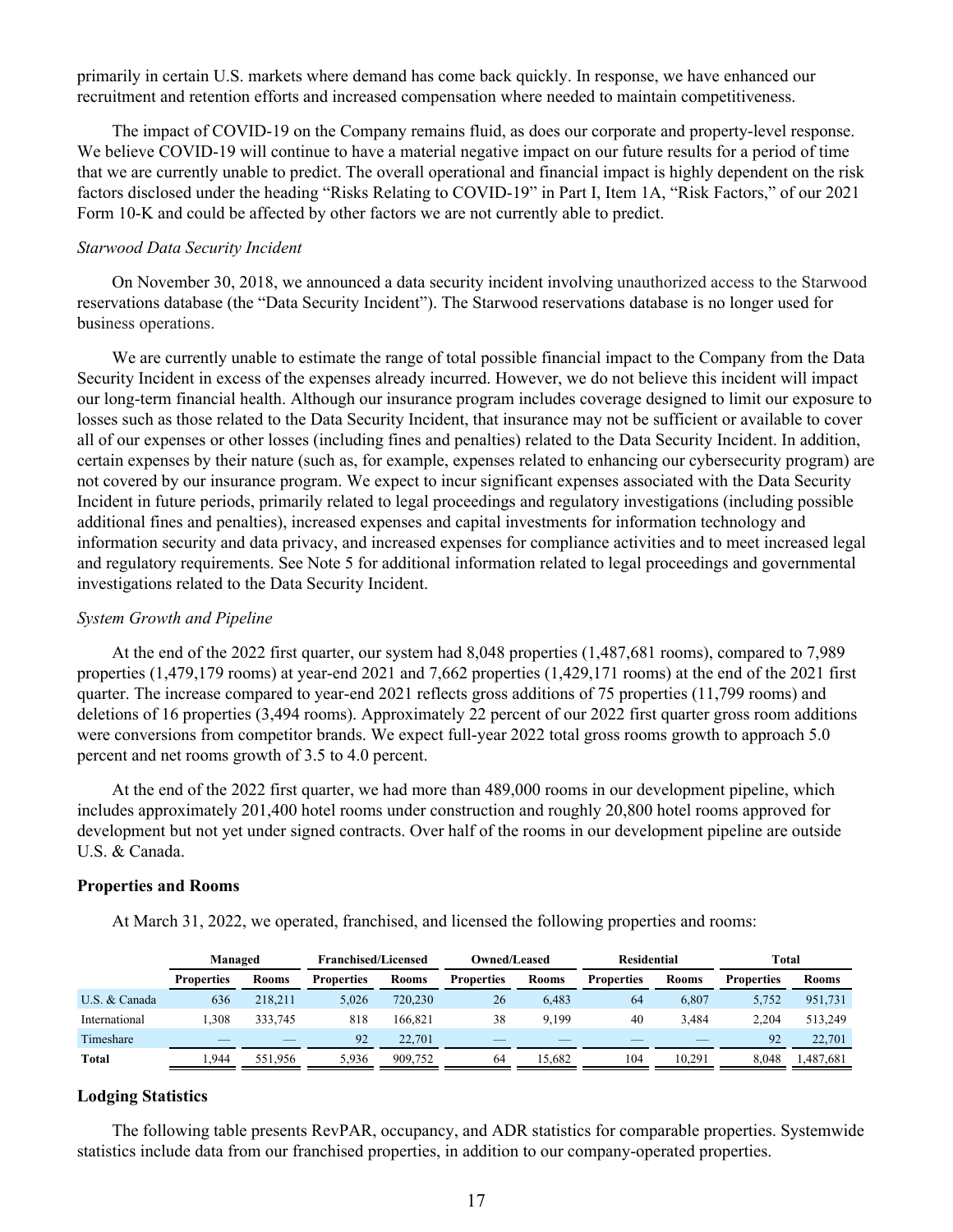|                                           |              | Three Months Ended March 31, 2022 and Change vs. Three Months Ended March 31, 2021 |           |           |                |               |                           |          |  |  |  |
|-------------------------------------------|--------------|------------------------------------------------------------------------------------|-----------|-----------|----------------|---------------|---------------------------|----------|--|--|--|
|                                           |              | <b>RevPAR</b>                                                                      |           | Occupancy |                |               | <b>Average Daily Rate</b> |          |  |  |  |
|                                           |              | 2022                                                                               | vs. 2021  | 2022      | vs. 2021       |               | 2022                      | vs. 2021 |  |  |  |
| Comparable Company-Operated<br>Properties |              |                                                                                    |           |           |                |               |                           |          |  |  |  |
| U.S. & Canada                             | \$           | 131.59                                                                             | 154.7 %   | 54.4 %    | 25.4 % pts.    | <sup>\$</sup> | 242.05                    | 35.7 %   |  |  |  |
| Greater China                             | \$           | 53.80                                                                              | (6.9)%    | 41.9 $%$  | $(5.7)$ % pts. | <sup>\$</sup> | 128.30                    | 5.7 %    |  |  |  |
| Asia Pacific excluding China              | \$           | 58.29                                                                              | 66.6 %    | 45.0 %    | 11.7 % pts.    | S             | 129.59                    | 23.4 %   |  |  |  |
| Caribbean & Latin America                 | \$           | 130.79                                                                             | 152.4 %   | 57.5 %    | 26.7 % pts.    | <sup>\$</sup> | 227.39                    | 35.5 %   |  |  |  |
| Europe                                    | \$           | 81.16                                                                              | 401.9%    | 42.7 %    | 30.3 % pts.    | S             | 190.20                    | 45.7 %   |  |  |  |
| Middle East & Africa                      | \$           | 128.71                                                                             | 97.7 %    | 66.1 %    | 23.5 % pts.    | <sup>\$</sup> | 194.82                    | 27.3 %   |  |  |  |
| International - All <sup>(1)</sup>        | \$           | 78.47                                                                              | 75.1 %    | 48.2 %    | 13.0 $%$ pts.  | S             | 162.88                    | 28.0 %   |  |  |  |
| Worldwide <sup>(2)</sup>                  | \$           | 102.61                                                                             | 114.1 %   | 51.0 %    | 18.6 % pts.    | <sup>\$</sup> | 201.25                    | 36.0%    |  |  |  |
| Comparable Systemwide Properties          |              |                                                                                    |           |           |                |               |                           |          |  |  |  |
| U.S. & Canada                             | $\mathbb{S}$ | 96.78                                                                              | 99.1 %    | 58.0 %    | 17.4 % pts.    | <sup>S</sup>  | 166.82                    | 39.3 %   |  |  |  |
| Greater China                             | \$           | 51.21                                                                              | $(6.2)\%$ | 41.3 %    | $(5.4)$ % pts. | S             | 123.87                    | $6.0 \%$ |  |  |  |
| Asia Pacific excluding China              | \$           | 58.32                                                                              | 62.0 %    | 45.1 %    | 11.2 $%$ pts.  | <sup>\$</sup> | 129.18                    | 21.8 %   |  |  |  |
| Caribbean & Latin America                 | \$           | 100.83                                                                             | 166.6 %   | 53.1 %    | 24.6 % pts.    | -S            | 190.02                    | 43.2 %   |  |  |  |
| Europe                                    | $\mathbb{S}$ | 63.76                                                                              | 400.3 %   | 38.9 %    | 27.7 % pts.    | $\mathbf S$   | 163.81                    | 44.6 %   |  |  |  |
| Middle East & Africa                      | \$           | 117.61                                                                             | 99.4 %    | 64.5 %    | 23.2 % pts.    | S             | 182.20                    | 27.7 %   |  |  |  |
| International - All <sup>(1)</sup>        | $\mathbb{S}$ | 71.11                                                                              | 88.5 %    | 46.2 %    | 14.8 % pts.    | <sup>\$</sup> | 153.85                    | 28.3 %   |  |  |  |
| Worldwide <sup>(2)</sup>                  | \$           | 89.18                                                                              | 96.5 %    | 54.5 %    | 16.6 % pts.    | \$            | 163.56                    | 36.5 %   |  |  |  |

(1) Includes Greater China, Asia Pacific excluding China, Caribbean & Latin America, Europe, and Middle East & Africa.

(2) Includes U.S.  $& Canada$  and International - All.

## **CONSOLIDATED RESULTS**

Our results in the 2022 first quarter continued to be impacted by COVID-19. See the "Impact of COVID-19" section above for more information about the impact to our business during the 2022 first quarter, and the discussion below for additional analysis of our consolidated results of operations for the 2022 first quarter compared to the 2021 first quarter.

#### **Fee Revenues**

|                                  | <b>Three Months Ended</b> |                   |                   |      |  |                         |         |  |  |  |  |
|----------------------------------|---------------------------|-------------------|-------------------|------|--|-------------------------|---------|--|--|--|--|
| (\$ in millions)                 |                           | March 31,<br>2022 | March 31,<br>2021 |      |  | Change<br>2022 vs. 2021 |         |  |  |  |  |
| Base management fees             |                           | 213               |                   | 106  |  | 107                     | $101\%$ |  |  |  |  |
| Franchise fees                   |                           | 500               |                   | 306  |  | 194                     | 63 %    |  |  |  |  |
| Incentive management fees        |                           | 102               |                   | 33   |  | 69                      | 209 %   |  |  |  |  |
| Gross fee revenues               |                           | 815               |                   | 445  |  | 370                     | 83 %    |  |  |  |  |
| Contract investment amortization |                           | (24)              |                   | (17) |  | (7)                     | (41)%   |  |  |  |  |
| Net fee revenues                 |                           | 791               |                   | 428  |  | 363                     | $85\%$  |  |  |  |  |

The increase in base management fees in the 2022 first quarter primarily reflected higher RevPAR due to the ongoing recovery in lodging demand from the impacts of COVID-19.

The increase in franchise fees in the 2022 first quarter primarily reflected higher RevPAR due to the ongoing recovery in lodging demand from the impacts of COVID-19, higher co-brand credit card fees (\$36 million), and unit growth (\$25 million).

The increase in incentive management fees in the 2022 first quarter primarily reflected higher profits at certain managed hotels due to the ongoing recovery in lodging demand from the impacts of COVID-19.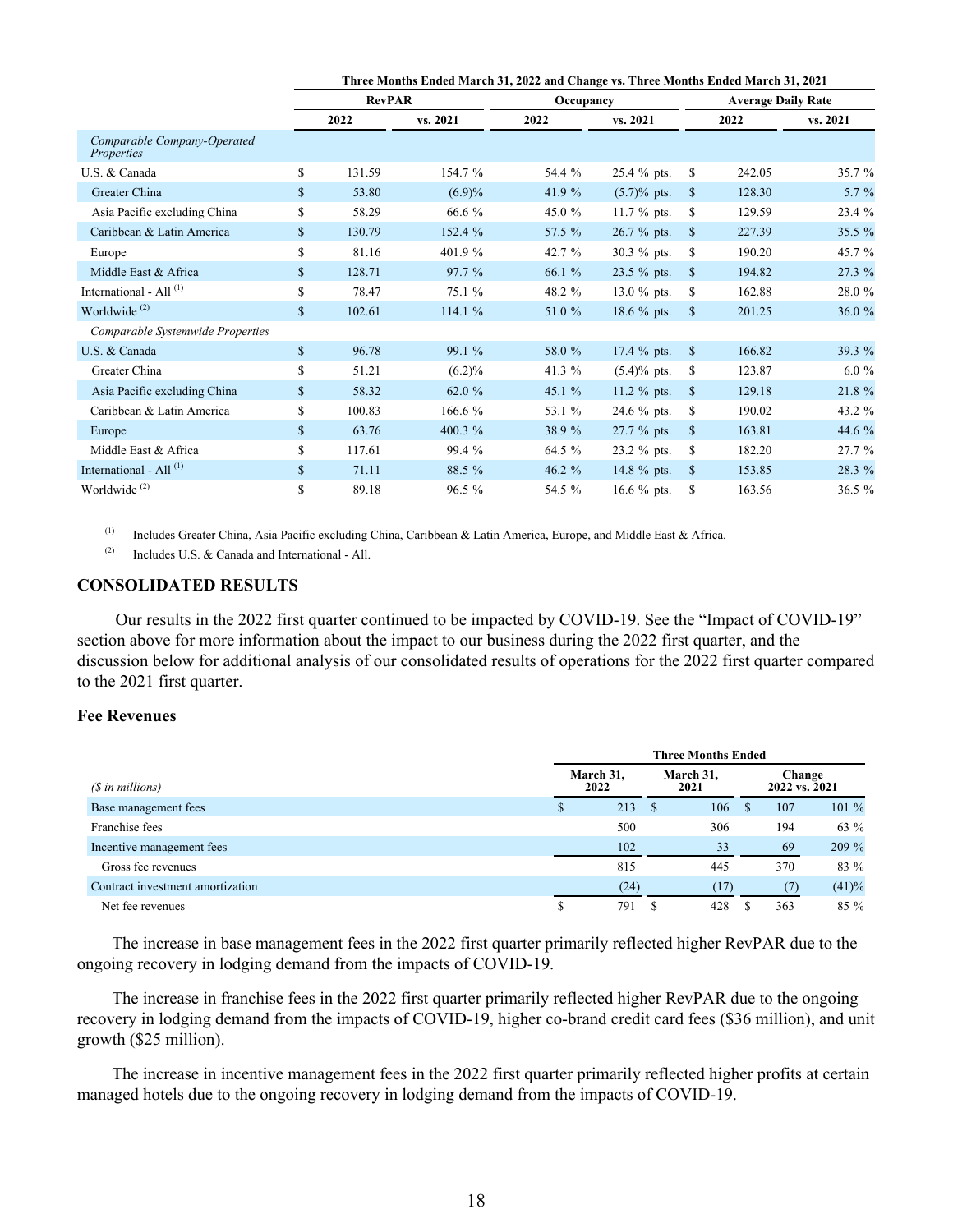## **Owned, Leased, and Other**

|                                            | <b>Three Months Ended</b> |     |                   |      |  |               |        |  |  |  |  |
|--------------------------------------------|---------------------------|-----|-------------------|------|--|---------------|--------|--|--|--|--|
| (\$ in millions)                           | March 31,<br>2022         |     | March 31,<br>2021 |      |  | 2022 vs. 2021 | Change |  |  |  |  |
| Owned, leased, and other revenue           |                           | 262 |                   | 108  |  | 154           | 143 %  |  |  |  |  |
| Owned, leased, and other - direct expenses |                           | 197 |                   | 135  |  | 62            | 46 %   |  |  |  |  |
| Owned, leased, and other, net              |                           | 65  |                   | (27) |  | 92            | $nm*$  |  |  |  |  |

\* Percentage change is not meaningful.

Owned, leased, and other revenue, net of direct expenses increased in the 2022 first quarter primarily due to net stronger results at our owned and leased properties driven by the ongoing recovery in lodging demand from the impacts of COVID-19 and \$29 million of subsidies under German government COVID-19 assistance programs for certain of our leased hotels.

## **Cost Reimbursements**

|                            | <b>Three Months Ended</b> |  |                   |  |                         |        |  |  |  |  |  |
|----------------------------|---------------------------|--|-------------------|--|-------------------------|--------|--|--|--|--|--|
| (\$ in millions)           | March 31,<br>2022         |  | March 31,<br>2021 |  | Change<br>2022 vs. 2021 |        |  |  |  |  |  |
| Cost reimbursement revenue | 3,146                     |  | 1.780             |  | 1,366                   | $77\%$ |  |  |  |  |  |
| Reimbursed expenses        | 3.179                     |  | 1.833             |  | 1,346                   | 73 %   |  |  |  |  |  |
| Cost reimbursements, net   | (33)                      |  | (53)              |  | 20                      | 38 %   |  |  |  |  |  |

Cost reimbursements, net (cost reimbursement revenue, net of reimbursed expenses) varies due to timing differences between the costs we incur for centralized programs and services and the related reimbursements we receive from hotel owners and franchisees. Over the long term, our centralized programs and services are not designed to impact our economics, either positively or negatively.

The increase in cost reimbursements, net in the 2022 first quarter primarily reflects higher revenue for our centralized programs and services and lower insurance expense, partially offset by Loyalty Program activity, primarily due to higher program expenses.

#### **Other Operating Expenses**

|                                                  | <b>Three Months Ended</b> |  |                   |  |                         |         |  |  |  |  |  |
|--------------------------------------------------|---------------------------|--|-------------------|--|-------------------------|---------|--|--|--|--|--|
| (\$ in millions)                                 | March 31,<br>2022         |  | March 31,<br>2021 |  | Change<br>2022 vs. 2021 |         |  |  |  |  |  |
| Depreciation, amortization, and other            | 48                        |  | 52                |  | (4)                     | $(8)\%$ |  |  |  |  |  |
| General, administrative, and other               | 208                       |  | 211               |  | (3)                     | (1)%    |  |  |  |  |  |
| Restructuring, merger-related charges, and other |                           |  |                   |  |                         | 800 %   |  |  |  |  |  |

## **Non-Operating Income (Expense)**

|                             | <b>Three Months Ended</b> |                   |               |        |  |  |  |  |  |  |
|-----------------------------|---------------------------|-------------------|---------------|--------|--|--|--|--|--|--|
| (\$ in millions)            | March 31,<br>2022         | March 31,<br>2021 | 2022 vs. 2021 | Change |  |  |  |  |  |  |
| Gains and other income, net | 4                         |                   |               | 300 %  |  |  |  |  |  |  |
| Interest expense            | (93)                      | (107)             | 14            | 13 %   |  |  |  |  |  |  |
| Interest income             |                           |                   | (2)           | (29)%  |  |  |  |  |  |  |
| Equity in earnings (losses) | $\mathcal{D}$             | (12)              | 14            | 17%    |  |  |  |  |  |  |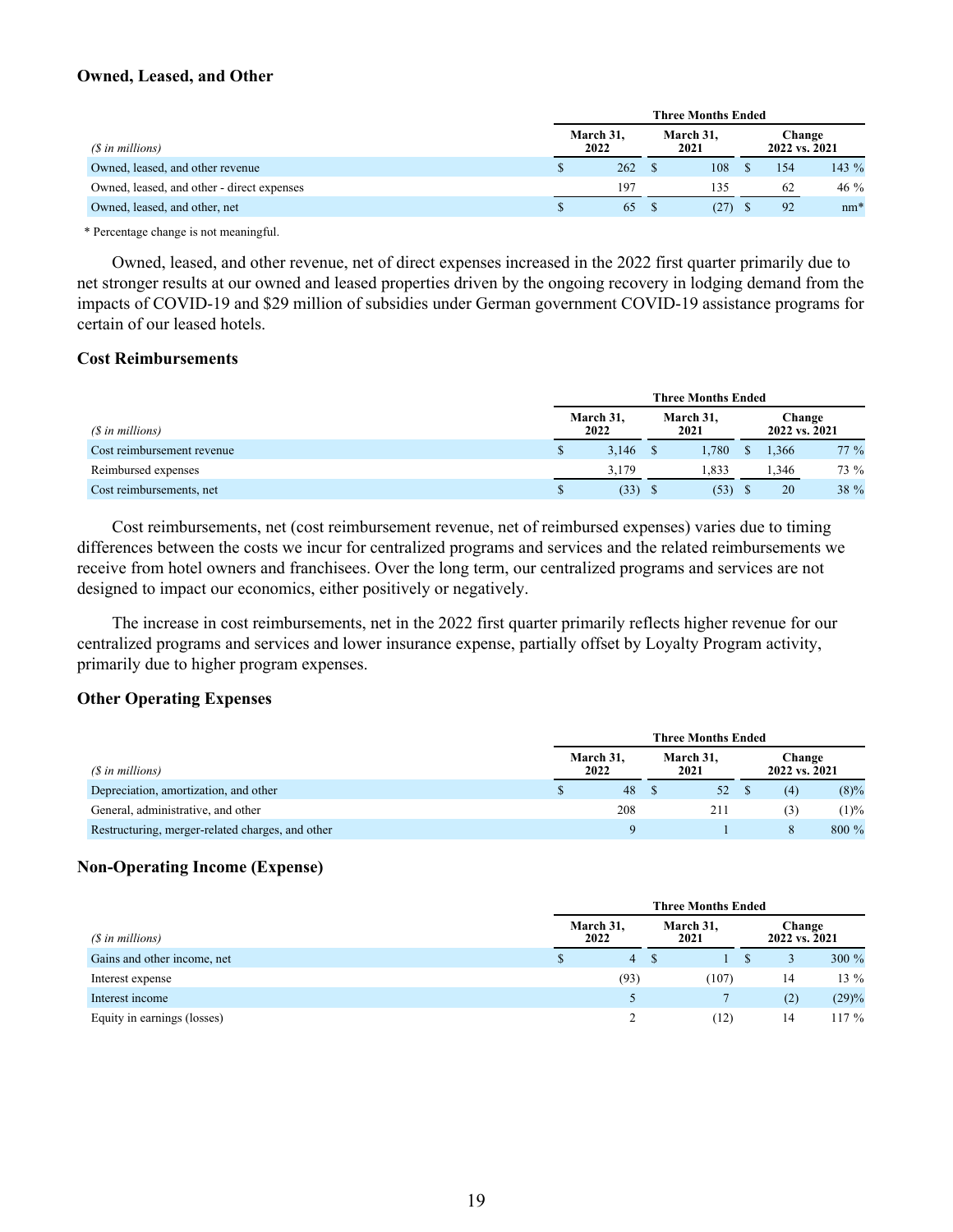## **Income Taxes**

|                                      |                   |  | <b>Three Months Ended</b> |                         |       |       |
|--------------------------------------|-------------------|--|---------------------------|-------------------------|-------|-------|
| (\$ in millions)                     | March 31.<br>2022 |  | March 31.<br>2021         | Change<br>2022 vs. 2021 |       |       |
| (Provision) benefit for income taxes | (99)              |  | 16                        | S.                      | (115) | $nm*$ |

\* Percentage change is not meaningful.

Our tax provision changed in the 2022 first quarter, compared to our tax benefit in the 2021 first quarter, primarily due to the increase in operating income (\$101 million).

#### **BUSINESS SEGMENTS**

Our segment results in the 2022 first quarter continued to be impacted by COVID-19. See the "Impact of COVID-19" section above for more information about the impact to our business during the 2022 first quarter and the discussion below for additional analysis of the operating results of our reportable business segments.

|                       | <b>Three Months Ended</b> |                   |     |                   |   |                         |        |
|-----------------------|---------------------------|-------------------|-----|-------------------|---|-------------------------|--------|
| (\$ in millions)      |                           | March 31,<br>2022 |     | March 31,<br>2021 |   | Change<br>2022 vs. 2021 |        |
| U.S. & Canada         |                           |                   |     |                   |   |                         |        |
| Segment revenues      | \$                        | 3,271             | - S | 1,721             | S | 1,550                   | $90\%$ |
| Segment profit        |                           | 454               |     | 143               |   | 311                     | 217 %  |
| International         |                           |                   |     |                   |   |                         |        |
| Segment revenues      |                           | 675               |     | 391               |   | 284                     | 73 %   |
| Segment profit (loss) |                           | 131               |     | (23)              |   | 154                     | 670 %  |

|               | <b>Properties</b> |                   |                    | <b>Rooms</b> |                   |                   |                    |       |
|---------------|-------------------|-------------------|--------------------|--------------|-------------------|-------------------|--------------------|-------|
|               | March 31,<br>2022 | March 31.<br>2021 | vs. March 31, 2021 |              | March 31,<br>2022 | March 31.<br>2021 | vs. March 31, 2021 |       |
| U.S. & Canada | 5,752             | 5,519             | 233                | $4\%$        | 951.731           | 921.498           | 30.233             | $3\%$ |
| International | 2,204             | 2.051             | 153                | $7\%$        | 513.249           | 484.931           | 28.318             | 6 %   |

## **U.S. & Canada**

U.S. & Canada 2022 first quarter segment profit increased primarily due to:

- *•* \$239 million of higher gross fee revenues, primarily reflecting higher comparable systemwide RevPAR driven by increases in both ADR and occupancy and higher profits at certain managed hotels due to the ongoing recovery in lodging demand from the impacts of COVID-19, as well as unit growth;
- \$33 million of higher cost reimbursement revenue, net of reimbursed expenses; and
- \$24 million of higher owned, leased, and other revenue, net of direct expenses, primarily reflecting net stronger results at owned and leased properties due to the ongoing recovery in lodging demand from the impacts of COVID-19.

## **International**

International 2022 first quarter segment profit, compared to the 2021 first quarter segment loss, primarily reflected:

- \$90 million of higher gross fee revenues, primarily reflecting higher comparable systemwide RevPAR driven by increases in both ADR and occupancy and higher profits at certain managed hotels due to the ongoing recovery in lodging demand from the impacts of COVID-19; and
- \$63 million of higher owned, leased, and other revenue, net of direct expenses, primarily reflecting net stronger results at owned and leased properties due to the ongoing recovery in lodging demand from the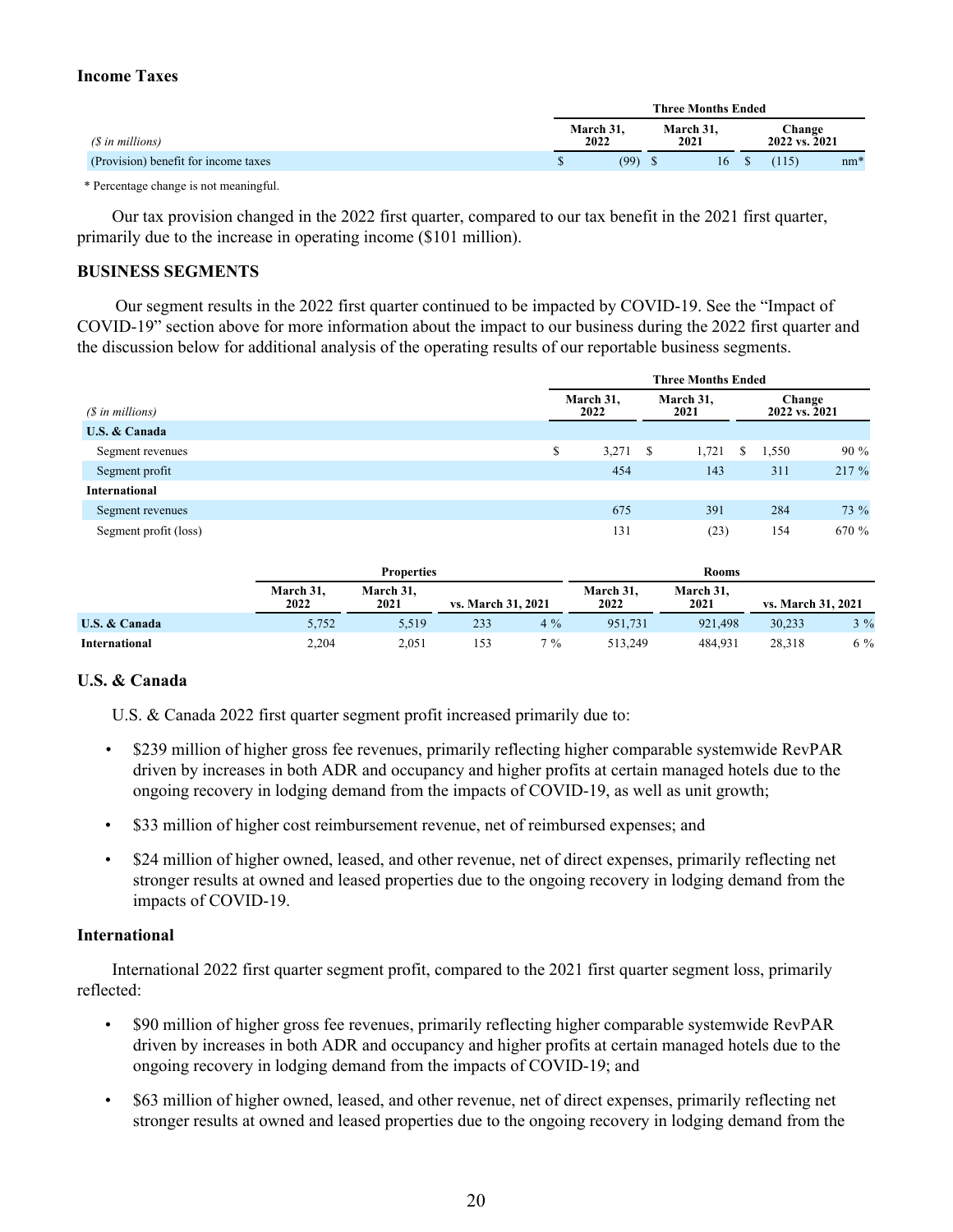impacts of COVID-19 and subsidies under German government COVID-19 assistance programs for certain of our leased hotels.

#### **STOCK-BASED COMPENSATION**

See Note 3 for more information.

## **LIQUIDITY AND CAPITAL RESOURCES**

Our long-term financial objectives include diversifying our financing sources, optimizing the mix and maturity of our long-term debt, and reducing our working capital. At the end of the 2022 first quarter, our long-term debt had a weighted average interest rate of 3.4 percent and a weighted average maturity of approximately 6.6 years. Including the effect of interest rate swaps, the ratio of our fixed-rate long-term debt to our total long-term debt was 0.8 to 1.0 at the end of the 2022 first quarter.

We remain focused on preserving our financial flexibility and managing our debt maturities. We also remain focused on managing our corporate general and administrative costs and our capital expenditures and other investment spending.

We monitor the status of the capital markets and regularly evaluate the effect that changes in capital market conditions may have on our ability to fund our liquidity needs. We currently believe the Credit Facility, our cash on hand, and our access to capital markets remain adequate to meet our liquidity requirements.

#### **Sources of Liquidity**

#### *Our Credit Facility*

Our Credit Facility provides for up to \$4.5 billion of aggregate borrowings for general corporate needs, including working capital, capital expenditures, letters of credit, acquisitions, and to support our commercial paper program if and when we resume issuing commercial paper. Borrowings under the Credit Facility generally bear interest at LIBOR (the London Interbank Offered Rate) plus a spread, based on our public debt rating. We also pay quarterly fees on the Credit Facility at a rate based on our public debt rating. We classify outstanding borrowings under the Credit Facility and outstanding commercial paper borrowings (if any) as long-term based on our ability and intent to refinance the outstanding borrowings on a long-term basis. The Credit Facility expires on June 28, 2024. As of March 31, 2022, we had total outstanding borrowings under the Credit Facility of \$0.8 billion and remaining borrowing capacity of \$3.7 billion. In April 2022, we repaid an additional \$400 million of outstanding borrowings under the Credit Facility, resulting in a borrowing capacity of \$4.1 billion.

We entered into amendments to the Credit Facility in April 2020 and January 2021 (the "Credit Facility Amendments"). The debt leverage covenant in the Credit Facility, which is tested each quarter and was waived pursuant to the Credit Facility Amendments through and including the fourth quarter of 2021, resumed beginning with the quarter that ended March 31, 2022. The Credit Facility Amendments adjusted the required leverage levels for this covenant starting at 5.50 to 1.00 for the test period that ended on March 31, 2022 and gradually stepping down to 4.00 to 1.00 over the succeeding five fiscal quarters, as further described in the Credit Facility. The Credit Facility Amendments also amended certain other terms of the Credit Facility, including reducing the rate floor for the LIBOR Daily Floating Rate and the Eurocurrency Rate.

Our outstanding public debt does not contain a corresponding financial covenant or a requirement that we maintain certain financial ratios. We currently satisfy the covenants in our Credit Facility.

#### *Commercial Paper*

Due to changes to our credit ratings as a result of the impact of COVID-19 on our business, we currently are not issuing commercial paper. As a result, we have had to rely more on borrowings under the Credit Facility and issuance of senior notes, which carry higher interest costs than commercial paper.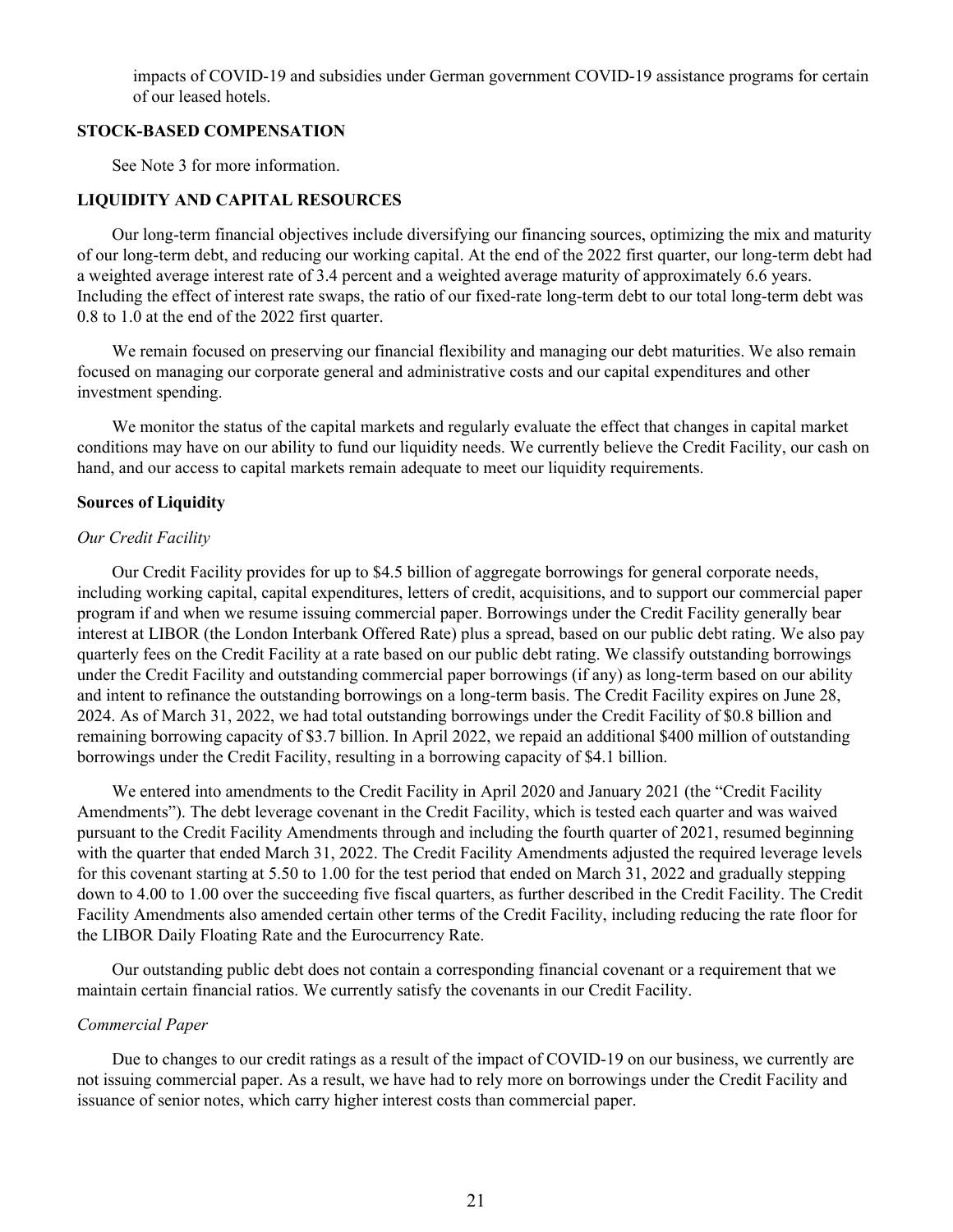## **Uses of Cash**

Cash, cash equivalents, and restricted cash totaled \$1,067 million at March 31, 2022, a decrease of \$354 million from year-end 2021, primarily reflecting Senior Notes repayments (\$399 million), Credit Facility repayments (\$250 million), financing outflows for employee stock-based compensation withholding taxes (\$78 million), and capital and technology expenditures (\$49 million), partially offset by net cash provided by operating activities (\$398 million).

Net cash provided by operating activities increased by \$371 million in the 2022 first quarter compared to the 2021 first quarter, primarily due to the net income recorded in the 2022 first quarter (adjusted for non-cash items). In 2020, we received \$920 million of cash from the prepayment of certain future revenues under the amendments to our existing U.S.-issued co-brand credit card agreements, which reduced in the 2022 first quarter and 2021 first quarter, and will in the future reduce, the amount of cash we receive from these card issuers.

Our ratio of current assets to current liabilities was 0.5 to 1.0 at the end of the 2022 first quarter. We have significant borrowing capacity under our Credit Facility should we need additional working capital.

#### *Capital Expenditures and Other Investments*

We made capital and technology expenditures of \$49 million in the 2022 first quarter and \$30 million in the 2021 first quarter. We expect capital expenditures and other investments will total approximately \$600 million to \$700 million for the 2022 full year, including capital and technology expenditures, loan advances, contract acquisition costs, and other investing activities (including approximately \$250 million for maintenance capital spending and our new headquarters).

#### *Share Repurchases*

We did not repurchase any shares of our common stock in the 2022 first quarter. At March 31, 2022, 17.4 million shares remained available for repurchase under Board approved authorizations. Assuming the global demand environment continues to improve and we are within our target leverage ratio range, we would expect to resume share repurchases in 2022.

#### *Dividends*

We did not declare any cash dividends in the 2022 first quarter. However, our Board of Directors declared a quarterly cash dividend of \$0.30 per share on May 2, 2022, payable on June 30, 2022 to stockholders of record on May 16, 2022.

#### *Material Cash Requirements*

As of the end of the 2022 first quarter, there have been no material changes to our cash requirements as disclosed in our 2021 Form 10-K. See Part II, Item 7, "Management's Discussion and Analysis of Financial Condition and Results of Operations," of our 2021 Form 10-K for more information about our cash requirements. Also, see Note 6 for information on our long-term debt.

## **CRITICAL ACCOUNTING POLICIES AND ESTIMATES**

Our preparation of financial statements in accordance with GAAP requires management to make estimates and assumptions that affect reported amounts and related disclosures. We have discussed those policies and estimates that we believe are critical and require the use of complex judgment in their application in our 2021 Form 10-K. We have made no material changes to our critical accounting policies or the methodologies or assumptions that we apply under them.

### **Item 3.** *Quantitative and Qualitative Disclosures About Market Risk*

Our exposure to market risk has not materially changed since December 31, 2021. See Part II, Item 7A, "Quantitative and Qualitative Disclosures About Market Risk" in our 2021 Form 10-K for more information on our exposure to market risk.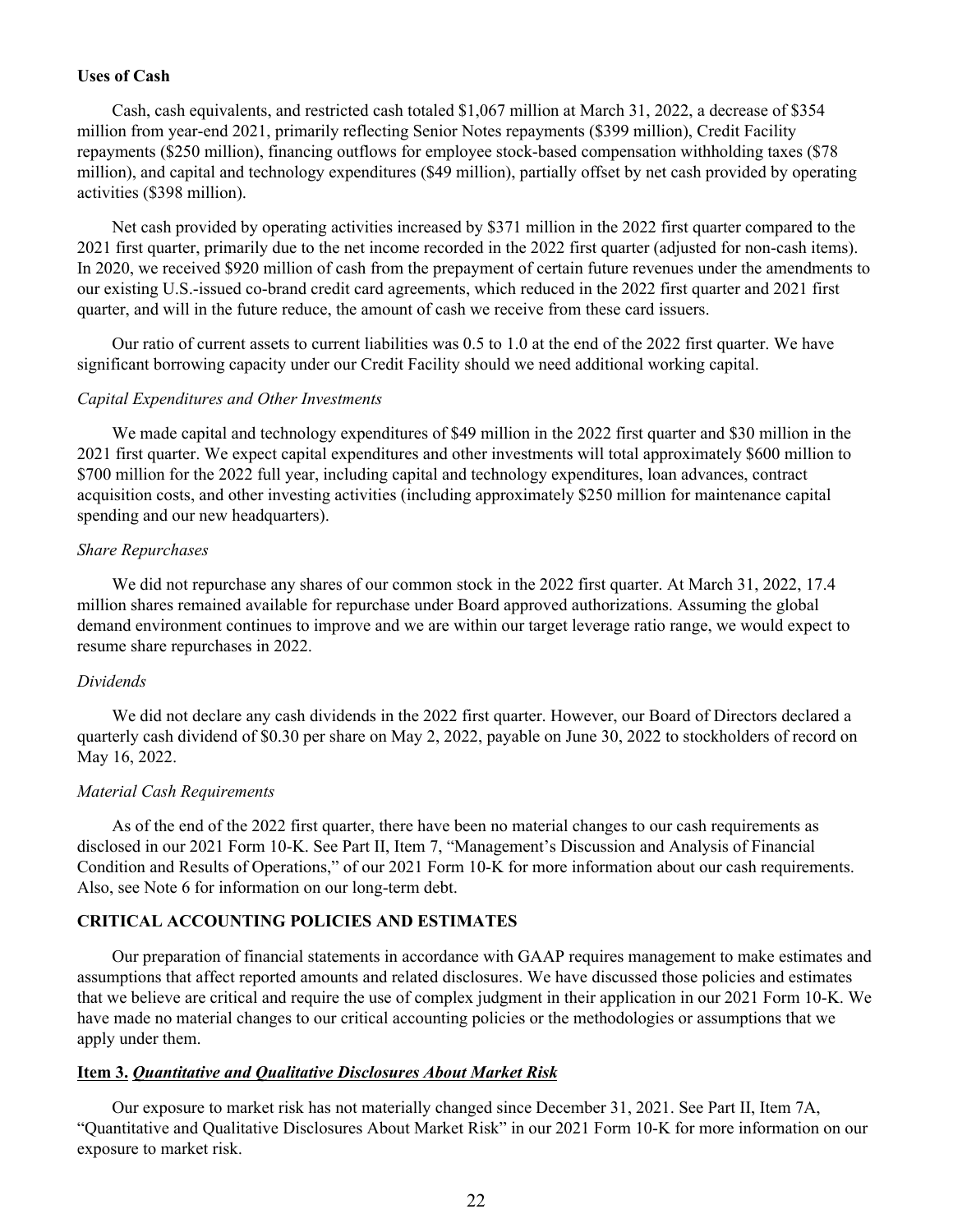## **Item 4.** *Controls and Procedures*

#### *Disclosure Controls and Procedures*

We evaluated the effectiveness of our disclosure controls and procedures (as such term is defined in Rules 13a-15(e) and 15d-15(e) under the Securities Exchange Act of 1934 (the "Exchange Act")) as of the end of the period covered by this quarterly report under the supervision and with the participation of our management, including our Chief Executive Officer and Chief Financial Officer. Management necessarily applied its judgment in assessing the costs and benefits of those controls and procedures, which by their nature, can provide only reasonable assurance about management's control objectives. You should note that the design of any system of controls is based in part upon certain assumptions about the likelihood of future events, and we cannot assure you that any design will succeed in achieving its stated goals under all potential future conditions, regardless of how remote. Based upon this evaluation, our Chief Executive Officer and Chief Financial Officer concluded that our disclosure controls and procedures were effective and operating to provide reasonable assurance that we record, process, summarize, and report the information we are required to disclose in the reports that we file or submit under the Exchange Act within the time periods specified in the rules and forms of the SEC, and to provide reasonable assurance that we accumulate and communicate such information to our management, including our Chief Executive Officer and Chief Financial Officer, as appropriate to allow timely decisions about required disclosure.

#### *Changes in Internal Control Over Financial Reporting*

We made no changes in internal control over financial reporting during the 2022 first quarter that materially affected, or are reasonably likely to materially affect, our internal control over financial reporting.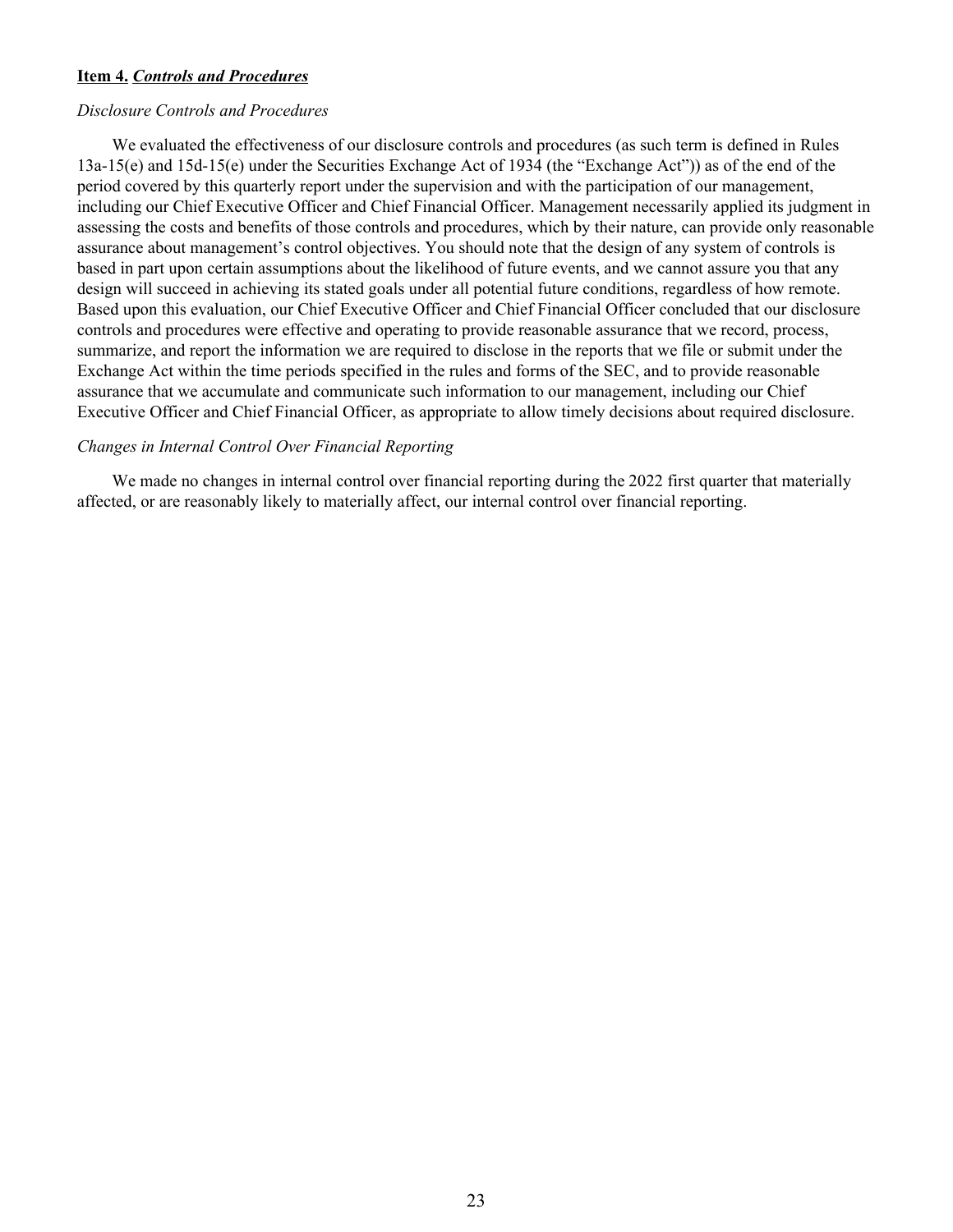## **PART II – OTHER INFORMATION**

#### **Item 1.** *Legal Proceedings*

See the information under the "Litigation, Claims, and Government Investigations" caption in Note 5, which we incorporate here by reference. Within this section, we use a threshold of \$1 million in disclosing material environmental proceedings involving a governmental authority.

As previously disclosed in our 2021 Form 10-K, several counties and cities in California asserted that the Ritz-Carlton hotels in California failed to comply with certain state statutes regulating hazardous and other waste handling and disposal. In April 2022, we executed settlement documents, which still need to be approved by the Superior Court of the State of California, County of Riverside, to fully settle the matter. The settlement involves payments by the Company below the above-referenced \$1 million disclosure threshold.

From time to time, we are also subject to other legal proceedings and claims in the ordinary course of business, including adjustments proposed during governmental examinations of the various tax returns we file. While management presently believes that the ultimate outcome of these other proceedings, individually and in aggregate, will not materially harm our financial position, cash flows, or overall trends in results of operations, legal proceedings are inherently uncertain, and unfavorable rulings could, individually or in aggregate, have a material adverse effect on our business, financial condition, or operating results.

#### **Item 1A.** *Risk Factors*

We are subject to various risks that make an investment in our securities risky. You should carefully consider the risk factors disclosed in Part I, Item 1A, "Risk Factors," of our 2021 Form 10-K. There are no material changes to the risk factors discussed in our 2021 Form 10-K.

#### **Item 2.** *Unregistered Sales of Equity Securities and Use of Proceeds*

(a) Unregistered Sale of Securities

None.

(b) Use of Proceeds

None.

(c) Issuer Purchases of Equity Securities

*(in millions, except per share amounts)*

| Period                               | <b>Total Number</b><br>of Shares<br>Purchased | <b>Average Price</b><br>per Share | <b>Total Number of</b><br><b>Shares Purchased as Part of</b><br><b>Publicly Announced Plans or</b><br>Programs <sup>(1)</sup> | <b>Maximum Number</b><br>of Shares That May Yet Be<br><b>Purchased Under the Plans</b><br>or Programs <sup>(1)</sup> |
|--------------------------------------|-----------------------------------------------|-----------------------------------|-------------------------------------------------------------------------------------------------------------------------------|----------------------------------------------------------------------------------------------------------------------|
| January 1, 2022 - January 31, 2022   | $\overline{\phantom{a}}$                      |                                   |                                                                                                                               | 17.4                                                                                                                 |
| February 1, 2022 - February 28, 2022 |                                               |                                   |                                                                                                                               | 17.4                                                                                                                 |
| March 1, 2022 - March 31, 2022       |                                               |                                   |                                                                                                                               | 17.4                                                                                                                 |

(1) On February 28, 2019, we announced that our Board of Directors increased our common stock repurchase authorization by 25 million shares. As of March 31, 2022, 17.4 million shares remained available for repurchase under Board approved authorizations. We repurchase shares in the open market and in privately negotiated transactions.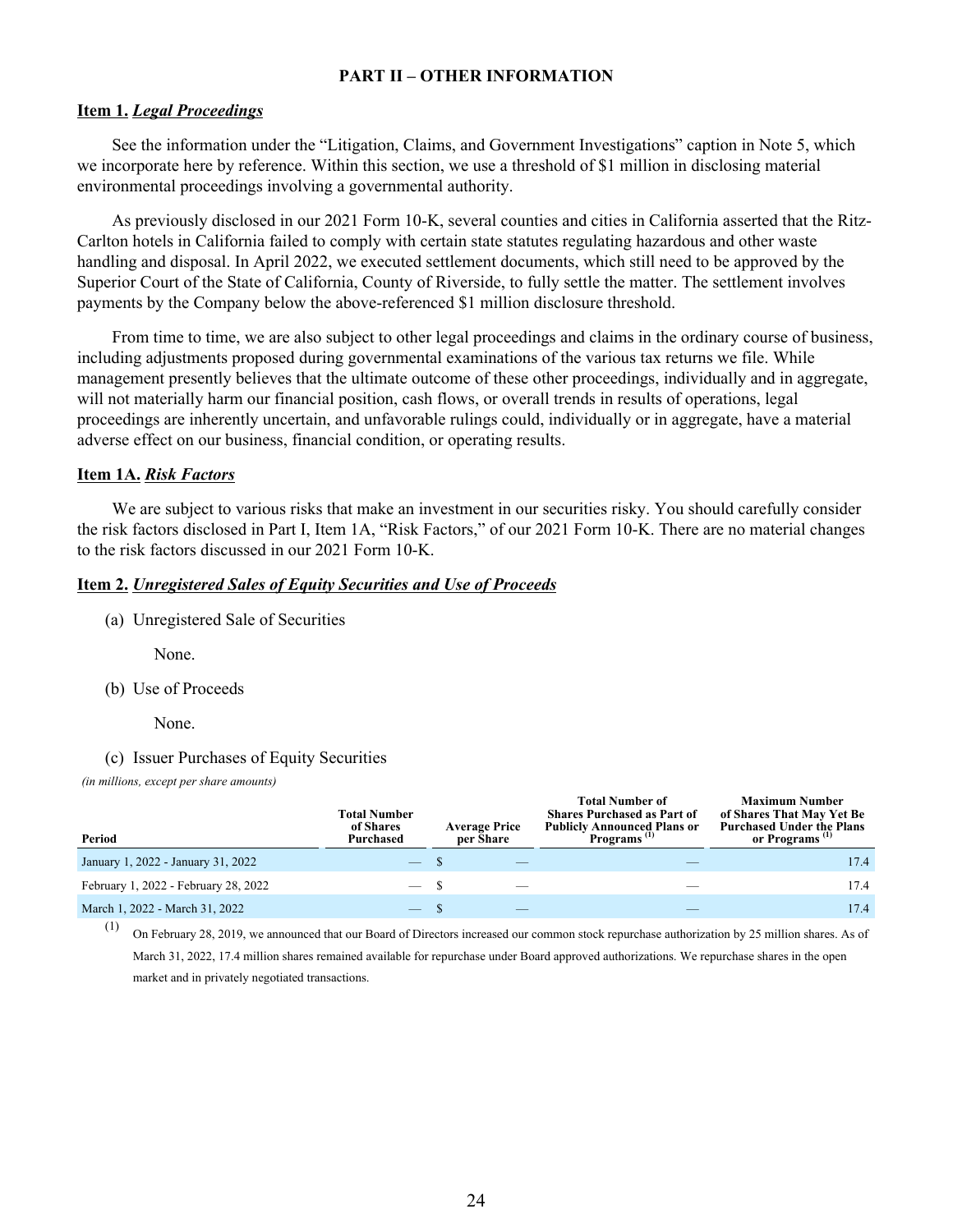## **Item 5.** *Other Information*

On May 3, 2022, Marriott International Administrative Services, Inc. ("MIASI"), a subsidiary of the Company, entered into an Aircraft Time Sharing Agreement with Anthony Capuano (the "Aircraft Agreement"), pursuant to which Mr. Capuano may lease certain aircraft owned or leased by MIASI for his personal use. Mr. Capuano will reimburse the Company for certain direct operating expenses of any such flight pursuant to FAA rules, as specified in the Aircraft Agreement. Mr. Capuano's use of the aircraft under the Aircraft Agreement is at all times subordinate to business use and maintenance requirements.

The Aircraft Agreement has a one year term and automatically renews for successive one year terms unless earlier terminated by either party on 30 days' notice or unless earlier terminated upon any termination of Mr. Capuano's employment or otherwise pursuant to the Aircraft Agreement.

A copy of the Aircraft Agreement is attached hereto as Exhibit 10.2 and this summary is qualified by reference to the Aircraft Agreement.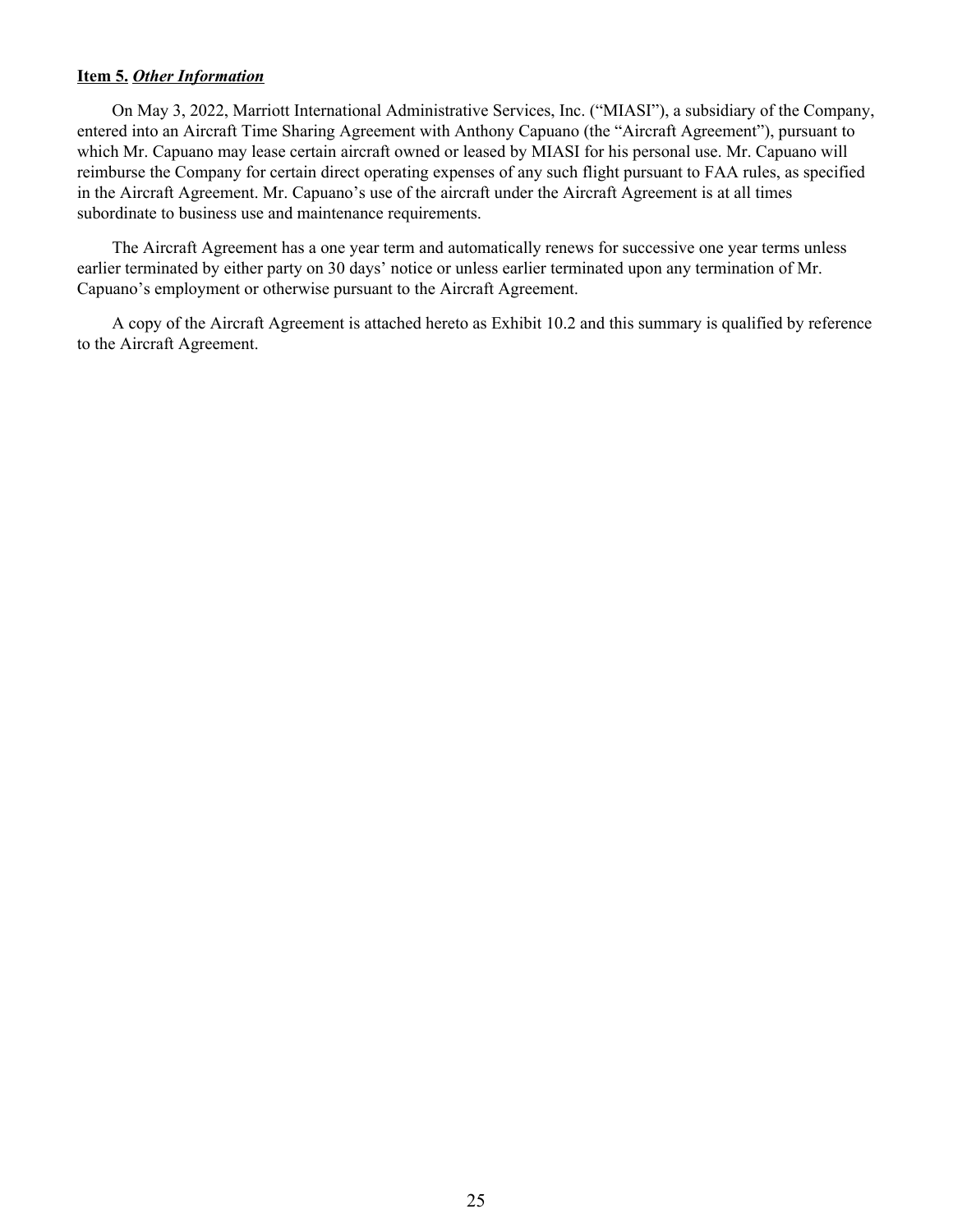## **Item 6.** *Exhibits*

We have not filed as exhibits certain instruments defining the rights of holders of the long-term debt of Marriott pursuant to Item 601(b)(4)(iii) of Regulation S-K promulgated under the Exchange Act, because the amount of debt authorized and outstanding under each such instrument does not exceed 10 percent of the total assets of the Company and its consolidated subsidiaries. The Company agrees to furnish a copy of any such instrument to the Commission upon request.

| <b>Exhibit No.</b> | <b>Description</b>                                                                                                                                                                                                                                                                                                                                                                                                                           | Incorporation by Reference (where a report is indicated below,<br>that document has been previously filed with the SEC and the<br>applicable exhibit is incorporated by reference thereto) |
|--------------------|----------------------------------------------------------------------------------------------------------------------------------------------------------------------------------------------------------------------------------------------------------------------------------------------------------------------------------------------------------------------------------------------------------------------------------------------|--------------------------------------------------------------------------------------------------------------------------------------------------------------------------------------------|
| 3.1                | Restated Certificate of Incorporation.                                                                                                                                                                                                                                                                                                                                                                                                       | Exhibit No. 3.(i) to our Form 8-K filed August 22, 2006 (File No.<br>$001 - 13881$ .                                                                                                       |
| 3.2                | Amended and Restated Bylaws.                                                                                                                                                                                                                                                                                                                                                                                                                 | Exhibit No. 3.(ii) to our Form 8-K filed February 14, 2022 (File No.<br>$001 - 13881$ .                                                                                                    |
| 10.1               | Letter of Agreement, dated as of March 4, 2022, among the<br>Company, Marriott Worldwide Corporation, Marriott Vacations<br>Worldwide Corporation, Starwood Hotels & Resorts Worldwide,<br>LLC, Vistana Signature Experiences, Inc. and ILG, LLC.                                                                                                                                                                                            | Filed with this report.                                                                                                                                                                    |
| $*10.2$            | Aircraft Time Sharing Agreement, effective as of May 3, 2022,<br>between Marriott International Administrative Services, Inc. and<br>Anthony Capuano.                                                                                                                                                                                                                                                                                        | Filed with this report.                                                                                                                                                                    |
| 10.3               | Amended and Restated Aircraft Time Sharing Agreement, effective<br>as of May 3, 2022, between Marriott International Administrative<br>Services, Inc. and J. Willard Marriott, Jr.                                                                                                                                                                                                                                                           | Filed with this report.                                                                                                                                                                    |
| 31.1               | Certification of Chief Executive Officer Pursuant to Rule 13a-14(a).                                                                                                                                                                                                                                                                                                                                                                         | Filed with this report.                                                                                                                                                                    |
| 31.2               | Certification of Chief Financial Officer Pursuant to Rule 13a-14(a).                                                                                                                                                                                                                                                                                                                                                                         | Filed with this report.                                                                                                                                                                    |
| 32                 | Section 1350 Certifications.                                                                                                                                                                                                                                                                                                                                                                                                                 | Furnished with this report.                                                                                                                                                                |
| 101                | The following financial statements from Marriott International, Inc.'s<br>Quarterly Report on Form 10-Q for the quarter ended March 31,<br>2022, formatted in Inline XBRL: (i) the Condensed Consolidated<br>Statements of Income (Loss); (ii) the Condensed Consolidated<br>Statements of Comprehensive Income (Loss); (iii) the Condensed<br>Consolidated Balance Sheets; and (iv) the Condensed Consolidated<br>Statements of Cash Flows. | Submitted electronically with this report.                                                                                                                                                 |
| 101.INS            | XBRL Instance Document - the instance document does not appear<br>in the interactive data file because its XBRL tags are embedded<br>within the Inline XBRL document.                                                                                                                                                                                                                                                                        | Submitted electronically with this report.                                                                                                                                                 |
| 101.SCH            | XBRL Taxonomy Extension Schema Document.                                                                                                                                                                                                                                                                                                                                                                                                     | Submitted electronically with this report.                                                                                                                                                 |
| 101.CAL            | XBRL Taxonomy Calculation Linkbase Document.                                                                                                                                                                                                                                                                                                                                                                                                 | Submitted electronically with this report.                                                                                                                                                 |
| 101.DEF            | XBRL Taxonomy Extension Definition Linkbase Document.                                                                                                                                                                                                                                                                                                                                                                                        | Submitted electronically with this report.                                                                                                                                                 |
| 101.LAB            | XBRL Taxonomy Label Linkbase Document.                                                                                                                                                                                                                                                                                                                                                                                                       | Submitted electronically with this report.                                                                                                                                                 |
| 101.PRE            | XBRL Taxonomy Presentation Linkbase Document.                                                                                                                                                                                                                                                                                                                                                                                                | Submitted electronically with this report.                                                                                                                                                 |
| 104                | The cover page from Marriott International, Inc.'s Quarterly Report<br>on Form $10-\overline{Q}$ for the quarter ended March 31, 2022, formatted in<br>Inline XBRL (included as Exhibit 101).                                                                                                                                                                                                                                                | Submitted electronically with this report.                                                                                                                                                 |

\* Denotes management contract or compensatory plan.